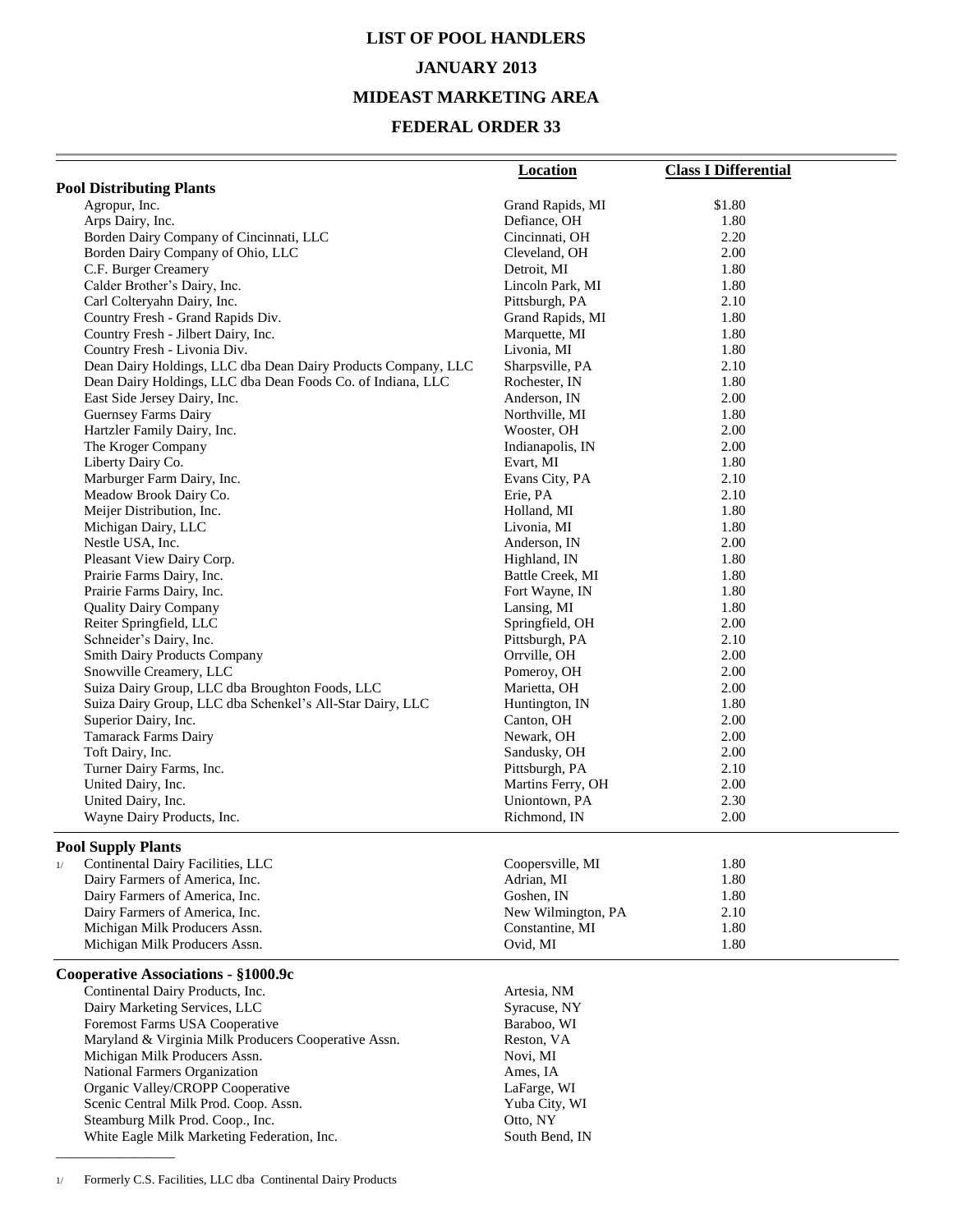# **LIST OF POOL HANDLERS FEBRUARY 2013 MIDEAST MARKETING AREA**

## **FEDERAL ORDER 33**

|                                                               | <b>Location</b>    | <b>Class I Differential</b> |
|---------------------------------------------------------------|--------------------|-----------------------------|
| <b>Pool Distributing Plants</b>                               |                    |                             |
| Agropur, Inc.                                                 | Grand Rapids, MI   | \$1.80                      |
| Arps Dairy, Inc.                                              | Defiance, OH       | 1.80                        |
| Borden Dairy Company of Cincinnati, LLC                       | Cincinnati, OH     | 2.20                        |
| Borden Dairy Company of Ohio, LLC                             | Cleveland, OH      | 2.00                        |
| Calder Brother's Dairy, Inc.                                  | Lincoln Park, MI   | 1.80                        |
| Carl Colteryahn Dairy, Inc.                                   | Pittsburgh, PA     | 2.10                        |
| Country Fresh - Grand Rapids Div.                             | Grand Rapids, MI   | 1.80                        |
| Country Fresh - Jilbert Dairy, Inc.                           | Marquette, MI      | 1.80                        |
| Country Fresh - Livonia Div.                                  | Livonia, MI        | 1.80                        |
| Dean Dairy Holdings, LLC dba Dean Dairy Products Company, LLC | Sharpsville, PA    | 2.10                        |
| Dean Dairy Holdings, LLC dba Dean Foods Co. of Indiana, LLC   | Rochester, IN      | 1.80                        |
| East Side Jersey Dairy, Inc.                                  | Anderson, IN       | 2.00                        |
| Guernsey Farms Dairy                                          | Northville, MI     | 1.80                        |
| Hartzler Family Dairy, Inc.                                   | Wooster, OH        | 2.00                        |
| The Kroger Company                                            | Indianapolis, IN   | 2.00                        |
| Liberty Dairy Co.                                             | Evart, MI          | 1.80                        |
| Marburger Farm Dairy, Inc.                                    | Evans City, PA     | 2.10                        |
| Meadow Brook Dairy Co.                                        | Erie, PA           | 2.10                        |
| Meijer Distribution, Inc.                                     | Holland, MI        | 1.80                        |
| Michigan Dairy, LLC                                           | Livonia, MI        | 1.80                        |
| Nestle USA, Inc.                                              | Anderson, IN       | 2.00                        |
| Pleasant View Dairy Corp.                                     | Highland, IN       | 1.80                        |
| Prairie Farms Dairy, Inc.                                     | Battle Creek, MI   | 1.80                        |
| Prairie Farms Dairy, Inc.                                     | Fort Wayne, IN     | 1.80                        |
| <b>Quality Dairy Company</b>                                  | Lansing, MI        | 1.80                        |
| Reiter Springfield, LLC                                       | Springfield, OH    | 2.00                        |
| Schneider's Dairy, Inc.                                       | Pittsburgh, PA     | 2.10                        |
| <b>Smith Dairy Products Company</b>                           | Orrville, OH       | 2.00                        |
| Snowville Creamery, LLC                                       | Pomeroy, OH        | 2.00                        |
| Suiza Dairy Group, LLC dba Broughton Foods, LLC               | Marietta, OH       | 2.00                        |
| Suiza Dairy Group, LLC dba Schenkel's All-Star Dairy, LLC     | Huntington, IN     | 1.80                        |
| Superior Dairy, Inc.                                          | Canton, OH         | 2.00                        |
| Tamarack Farms Dairy                                          | Newark, OH         | 2.00                        |
| Toft Dairy, Inc.                                              | Sandusky, OH       | 2.00                        |
| Turner Dairy Farms, Inc.                                      | Pittsburgh, PA     | 2.10                        |
| United Dairy, Inc.                                            | Martins Ferry, OH  | 2.00                        |
| United Dairy, Inc.                                            | Uniontown, PA      | 2.30                        |
| Wayne Dairy Products, Inc.                                    | Richmond, IN       | 2.00                        |
| <b>Pool Supply Plants</b>                                     |                    |                             |
| Continental Dairy Facilities, LLC                             | Coopersville, MI   | 1.80                        |
| Dairy Farmers of America, Inc.                                | Adrian, MI         | 1.80                        |
| Dairy Farmers of America, Inc.                                | New Wilmington, PA | 2.10                        |
| Michigan Milk Producers Assn.                                 | Constantine, MI    | 1.80                        |
| Michigan Milk Producers Assn.                                 | Ovid, MI           | 1.80                        |
| Cooperative Associations - §1000.9c                           |                    |                             |
| Continental Dairy Products, Inc.                              | Artesia, NM        |                             |
| Dairy Marketing Services, LLC                                 | Syracuse, NY       |                             |
| Foremost Farms USA Cooperative                                | Baraboo, WI        |                             |
| Maryland & Virginia Milk Producers Cooperative Assn.          | Reston, VA         |                             |
| Michigan Milk Producers Assn.                                 | Novi, MI           |                             |
| National Farmers Organization                                 | Ames, IA           |                             |
| Organic Valley/CROPP Cooperative                              | LaFarge, WI        |                             |
| Scenic Central Milk Prod. Coop. Assn.                         | Yuba City, WI      |                             |
| Steamburg Milk Prod. Coop., Inc.                              | Otto, NY           |                             |
| White Eagle Milk Marketing Federation, Inc.                   | South Bend, IN     |                             |

\_\_\_\_\_\_\_\_\_\_\_\_\_\_\_\_\_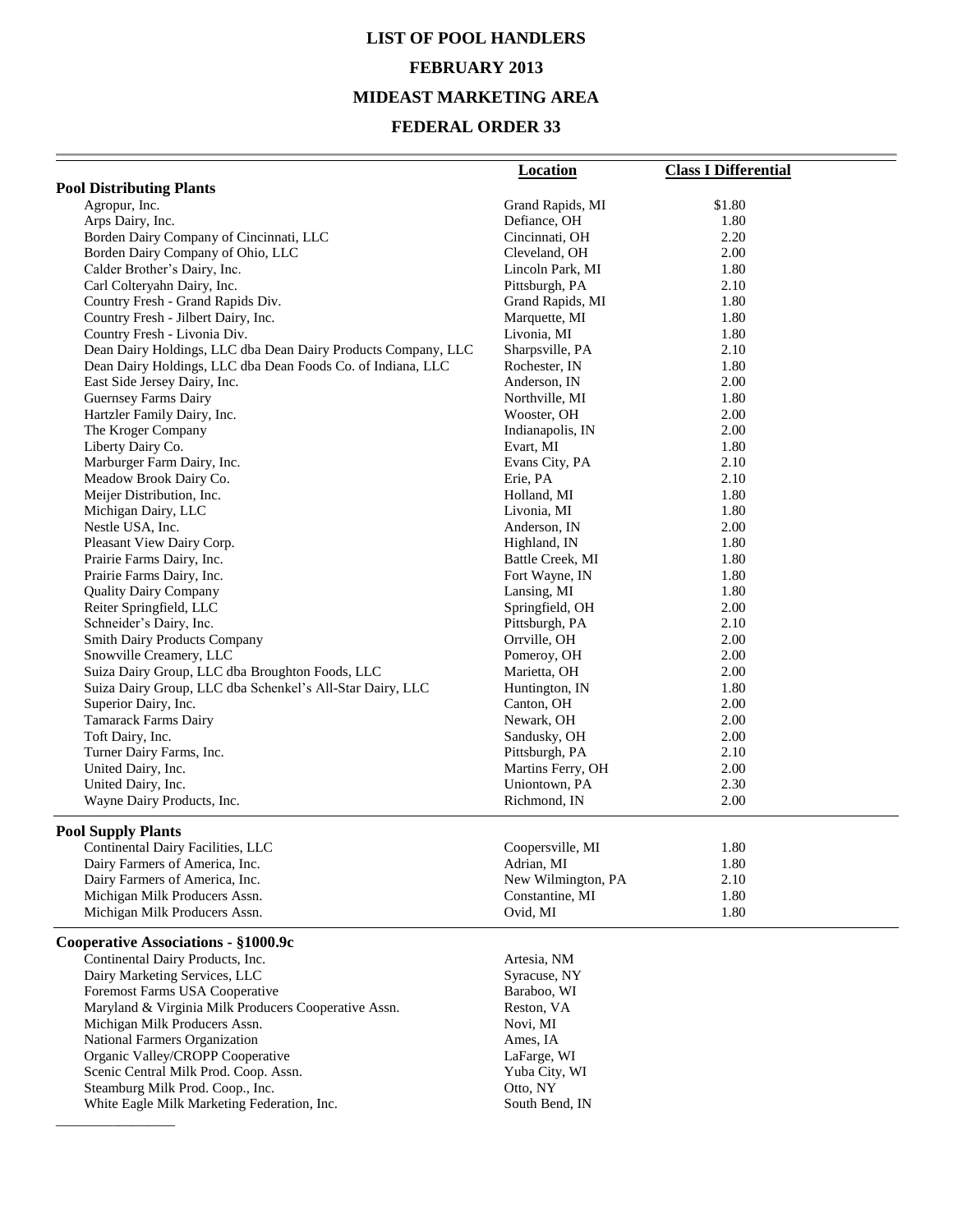# **LIST OF POOL HANDLERS MARCH 2013 MIDEAST MARKETING AREA**

## **FEDERAL ORDER 33**

|                                                               | Location          | <b>Class I Differential</b> |
|---------------------------------------------------------------|-------------------|-----------------------------|
| <b>Pool Distributing Plants</b>                               |                   |                             |
|                                                               |                   |                             |
| Agropur, Inc.                                                 | Grand Rapids, MI  | \$1.80                      |
| Arps Dairy, Inc.                                              | Defiance, OH      | 1.80                        |
| Borden Dairy Company of Cincinnati, LLC                       | Cincinnati, OH    | 2.20                        |
| Borden Dairy Company of Ohio, LLC                             | Cleveland, OH     | 2.00                        |
| Calder Brother's Dairy, Inc.                                  | Lincoln Park, MI  | 1.80                        |
| Carl Colteryahn Dairy, Inc.                                   | Pittsburgh, PA    | 2.10                        |
| Country Fresh - Grand Rapids Div.                             | Grand Rapids, MI  | 1.80                        |
| Country Fresh - Jilbert Dairy, Inc.                           | Marquette, MI     | 1.80                        |
| Country Fresh - Livonia Div.                                  | Livonia, MI       | 1.80                        |
| Dean Dairy Holdings, LLC dba Dean Dairy Products Company, LLC | Sharpsville, PA   | 2.10                        |
| Dean Dairy Holdings, LLC dba Dean Foods Co. of Indiana, LLC   | Rochester, IN     | 1.80                        |
| East Side Jersey Dairy, Inc.                                  | Anderson, IN      | 2.00                        |
| <b>Guernsey Farms Dairy</b>                                   | Northville, MI    | 1.80                        |
| Hartzler Family Dairy, Inc.                                   | Wooster, OH       | 2.00                        |
| The Kroger Company                                            | Indianapolis, IN  | 2.00                        |
| Liberty Dairy Co.                                             | Evart, MI         | 1.80                        |
| Marburger Farm Dairy, Inc.                                    | Evans City, PA    | 2.10                        |
| Meadow Brook Dairy Co.                                        | Erie, PA          | 2.10                        |
| Meijer Distribution, Inc.                                     | Holland, MI       | 1.80                        |
| Michigan Dairy, LLC                                           | Livonia, MI       | 1.80                        |
| Nestle USA, Inc.                                              | Anderson, IN      | 2.00                        |
| Pleasant View Dairy Corp.                                     | Highland, IN      | 1.80                        |
| Prairie Farms Dairy, Inc.                                     | Battle Creek, MI  | 1.80                        |
| Prairie Farms Dairy, Inc.                                     | Fort Wayne, IN    | 1.80                        |
| <b>Quality Dairy Company</b>                                  | Lansing, MI       | 1.80                        |
| Reiter Springfield, LLC                                       | Springfield, OH   | 2.00                        |
| Schneider's Dairy, Inc.                                       | Pittsburgh, PA    | 2.10                        |
| <b>Smith Dairy Products Company</b>                           | Orrville, OH      | 2.00                        |
| Snowville Creamery, LLC                                       | Pomeroy, OH       | 2.00                        |
| Suiza Dairy Group, LLC dba Broughton Foods, LLC               | Marietta, OH      | 2.00                        |
| Suiza Dairy Group, LLC dba Schenkel's All-Star Dairy, LLC     | Huntington, IN    | 1.80                        |
| Superior Dairy, Inc.                                          | Canton, OH        | 2.00                        |
| <b>Tamarack Farms Dairy</b>                                   | Newark, OH        | 2.00                        |
| Toft Dairy, Inc.                                              | Sandusky, OH      | 2.00                        |
| Turner Dairy Farms, Inc.                                      | Pittsburgh, PA    | 2.10                        |
| United Dairy, Inc.                                            | Charleston, WV    | 2.20                        |
| United Dairy, Inc.                                            | Martins Ferry, OH | 2.00                        |
| United Dairy, Inc.                                            | Uniontown, PA     | 2.30                        |
| Wayne Dairy Products, Inc.                                    | Richmond, IN      | 2.00                        |
|                                                               |                   |                             |

## **Pool Supply Plants**

| Dairy Farmers of America, Inc. | New Wilmington, PA | 2.10 |
|--------------------------------|--------------------|------|
| Michigan Milk Producers Assn.  | Ovid. MI           | .80  |

#### **Cooperative Associations - §1000.9c**

| Cobblestone Milk Cooperative                         | Chatham, VA    |
|------------------------------------------------------|----------------|
| Continental Dairy Products, Inc.                     | Artesia, NM    |
| Dairy Marketing Services, LLC                        | Syracuse, NY   |
| Foremost Farms USA Cooperative                       | Baraboo, WI    |
| Maryland & Virginia Milk Producers Cooperative Assn. | Reston, VA     |
| Michigan Milk Producers Assn.                        | Novi, MI       |
| National Farmers Organization                        | Ames, IA       |
| Scenic Central Milk Prod. Coop. Assn.                | Yuba City, WI  |
| Steamburg Milk Prod. Coop., Inc.                     | Otto, NY       |
| White Eagle Milk Marketing Federation, Inc.          | South Bend, IN |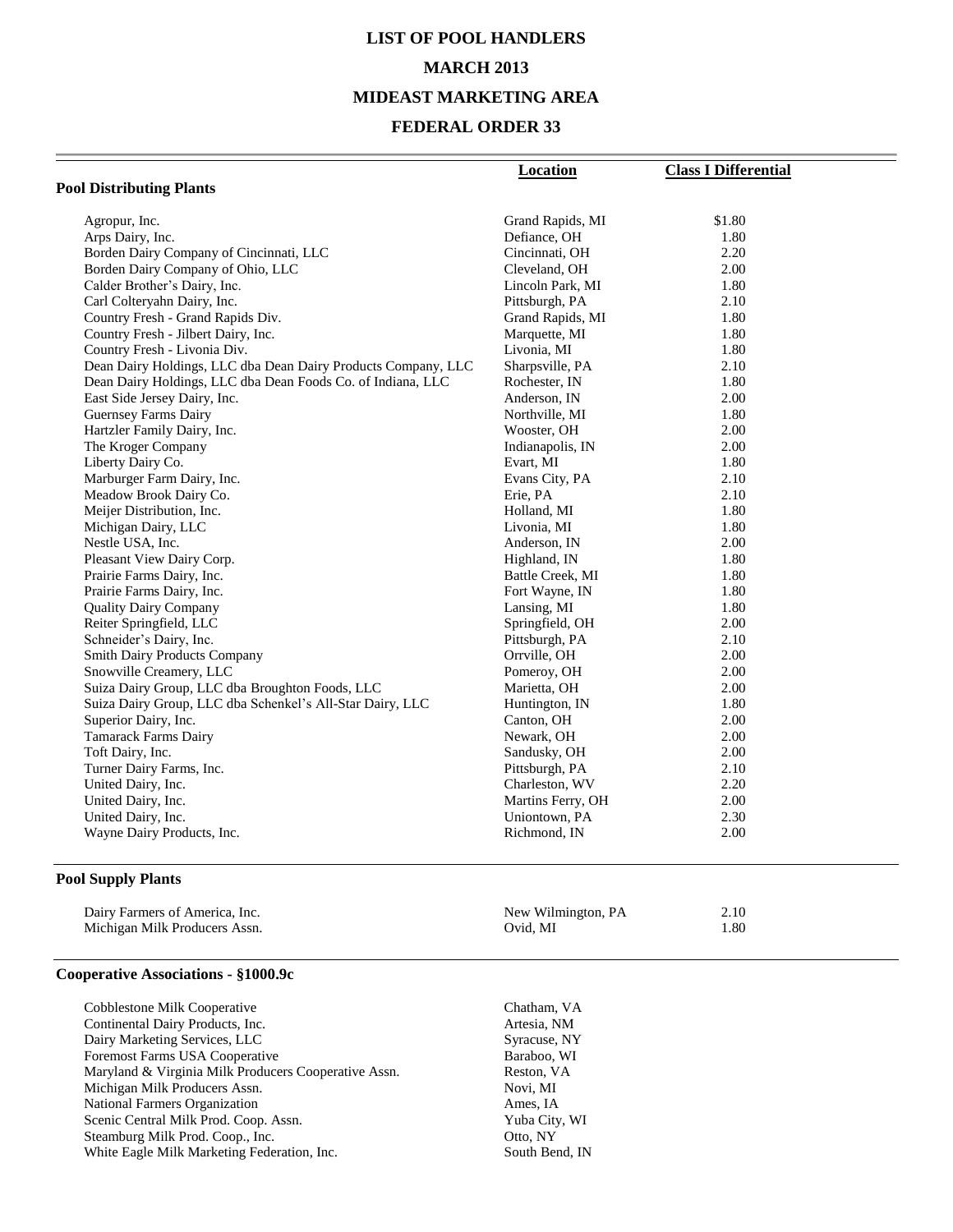## **LIST OF POOL HANDLERS APRIL 2013**

#### **MIDEAST MARKETING AREA**

#### **FEDERAL ORDER 33**

|                                                               | <b>Location</b>   | <b>Class I Differential</b> |
|---------------------------------------------------------------|-------------------|-----------------------------|
| <b>Pool Distributing Plants</b>                               |                   |                             |
| Agropur, Inc.                                                 | Grand Rapids, MI  | \$1.80                      |
| Arps Dairy, Inc.                                              | Defiance, OH      | 1.80                        |
| Borden Dairy Company of Cincinnati, LLC                       | Cincinnati, OH    | 2.20                        |
| Borden Dairy Company of Ohio, LLC                             | Cleveland, OH     | 2.00                        |
| Calder Brother's Dairy, Inc.                                  | Lincoln Park, MI  | 1.80                        |
| Carl Colteryahn Dairy, Inc.                                   | Pittsburgh, PA    | 2.10                        |
| Country Fresh - Grand Rapids Div.                             | Grand Rapids, MI  | 1.80                        |
| Country Fresh - Jilbert Dairy, Inc.                           | Marquette, MI     | 1.80                        |
| Country Fresh - Livonia Div.                                  | Livonia, MI       | 1.80                        |
| Dean Dairy Holdings, LLC dba Dean Dairy Products Company, LLC | Sharpsville, PA   | 2.10                        |
| Dean Dairy Holdings, LLC dba Dean Foods Co. of Indiana, LLC   | Rochester, IN     | 1.80                        |
| East Side Jersey Dairy, Inc.                                  | Anderson, IN      | 2.00                        |
| Guernsey Farms Dairy                                          | Northville, MI    | 1.80                        |
| Hartzler Family Dairy, Inc.                                   | Wooster, OH       | 2.00                        |
| The Kroger Company                                            | Indianapolis, IN  | 2.00                        |
| Liberty Dairy Co.                                             | Evart, MI         | 1.80                        |
| Marburger Farm Dairy, Inc.                                    | Evans City, PA    | 2.10                        |
| Meadow Brook Dairy Co.                                        | Erie, PA          | 2.10                        |
| Meijer Distribution, Inc.                                     | Holland, MI       | 1.80                        |
| Michigan Dairy, LLC                                           | Livonia, MI       | 1.80                        |
| Nestle USA, Inc.                                              | Anderson, IN      | 2.00                        |
| Pleasant View Dairy Corp.                                     | Highland, IN      | 1.80                        |
| Prairie Farms Dairy, Inc.                                     | Battle Creek, MI  | 1.80                        |
| Prairie Farms Dairy, Inc.                                     | Fort Wayne, IN    | 1.80                        |
| <b>Quality Dairy Company</b>                                  | Lansing, MI       | 1.80                        |
| Reiter Springfield, LLC                                       | Springfield, OH   | 2.00                        |
| Schneider's Dairy, Inc.                                       | Pittsburgh, PA    | 2.10                        |
| <b>Smith Dairy Products Company</b>                           | Orrville, OH      | 2.00                        |
| Snowville Creamery, LLC                                       | Pomeroy, OH       | 2.00                        |
| Suiza Dairy Group, LLC dba Broughton Foods, LLC               | Marietta, OH      | 2.00                        |
| Suiza Dairy Group, LLC dba Schenkel's All-Star Dairy, LLC     | Huntington, IN    | 1.80                        |
| Superior Dairy, Inc.                                          | Canton, OH        | 2.00                        |
| <b>Tamarack Farms Dairy</b>                                   | Newark, OH        | 2.00                        |
| Toft Dairy, Inc.                                              | Sandusky, OH      | 2.00                        |
| Turner Dairy Farms, Inc.                                      | Pittsburgh, PA    | 2.10                        |
| United Dairy, Inc.                                            | Charleston, WV    | 2.20                        |
| United Dairy, Inc.                                            | Martins Ferry, OH | 2.00                        |
| United Dairy, Inc.                                            | Uniontown, PA     | 2.30                        |
| Wayne Dairy Products, Inc.                                    | Richmond, IN      | 2.00                        |
|                                                               |                   |                             |

## **Pool Supply Plants**

| Dairy Farmers of America, Inc. | New Wilmington, PA | 2.10 |
|--------------------------------|--------------------|------|
| Michigan Milk Producers Assn.  | Ovid. MI           | .80  |

#### **Cooperative Associations - §1000.9c**

| Cobblestone Milk Cooperative                         | Chatham, VA    |
|------------------------------------------------------|----------------|
| Continental Dairy Products, Inc.                     | Artesia, NM    |
| Dairy Marketing Services, LLC                        | Syracuse, NY   |
| Foremost Farms USA Cooperative                       | Baraboo, WI    |
| Maryland & Virginia Milk Producers Cooperative Assn. | Reston, VA     |
| Michigan Milk Producers Assn.                        | Novi, MI       |
| National Farmers Organization                        | Ames, IA       |
| Organic Valley / CROPP Cooperative                   | La Farge, WI   |
| Scenic Central Milk Prod. Coop. Assn.                | Yuba City, WI  |
| Steamburg Milk Prod. Coop., Inc.                     | Otto, NY       |
| White Eagle Milk Marketing Federation, Inc.          | South Bend, IN |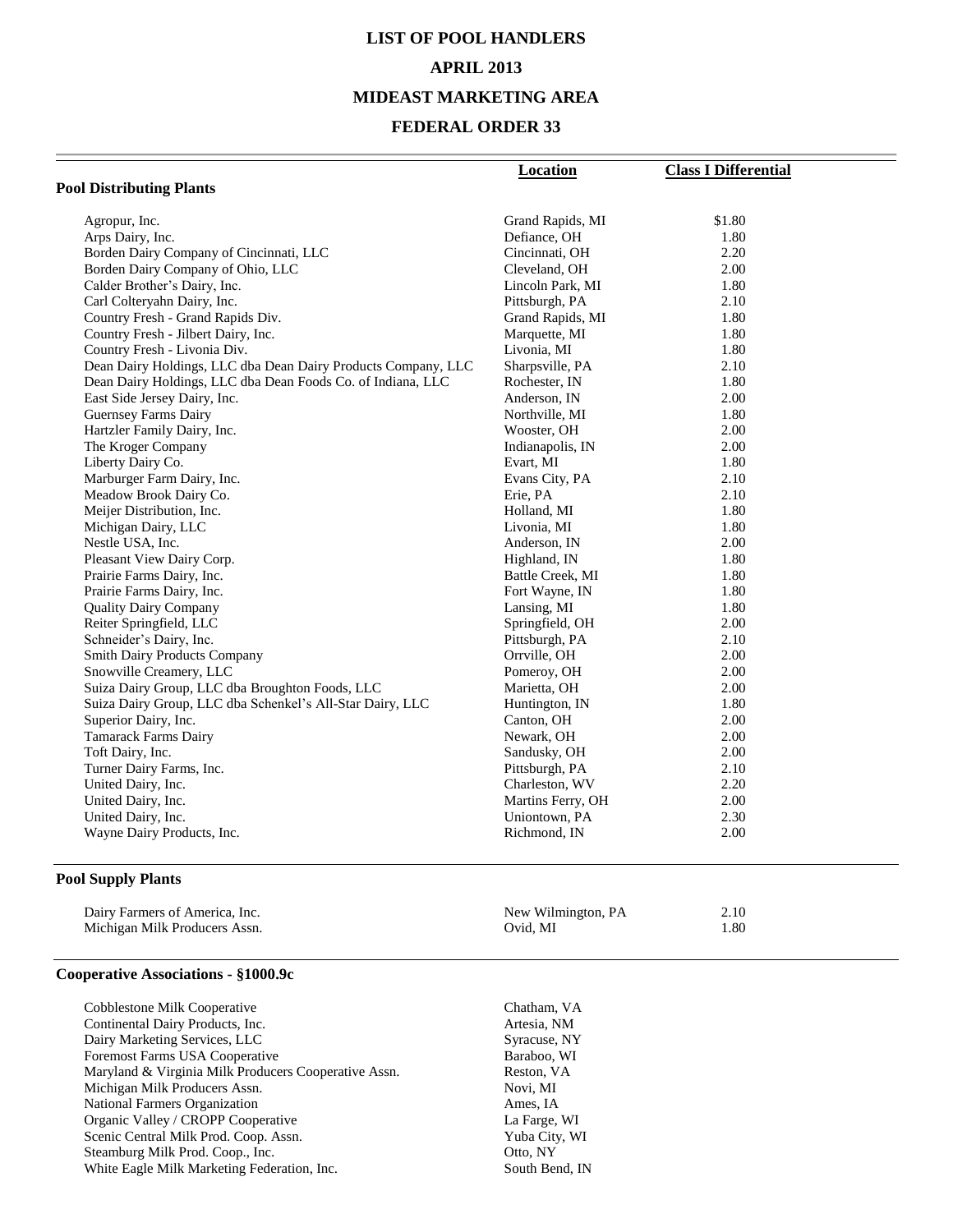# **LIST OF POOL HANDLERS MAY 2013 MIDEAST MARKETING AREA**

### **FEDERAL ORDER 33**

| <b>Pool Distributing Plants</b><br>Agropur, Inc.<br>\$1.80<br>Grand Rapids, MI<br>Arps Dairy, Inc.<br>Defiance, OH<br>1.80<br>Borden Dairy Company of Cincinnati, LLC<br>Cincinnati, OH<br>2.20<br>Borden Dairy Company of Ohio, LLC<br>Cleveland, OH<br>2.00<br>Calder Brother's Dairy, Inc.<br>Lincoln Park, MI<br>1.80<br>Carl Colteryahn Dairy, Inc.<br>Pittsburgh, PA<br>2.10<br>Country Fresh - Grand Rapids Div.<br>Grand Rapids, MI<br>1.80<br>Country Fresh - Jilbert Dairy, Inc.<br>Marquette, MI<br>1.80<br>Country Fresh - Livonia Div.<br>Livonia, MI<br>1.80<br>Dean Dairy Holdings, LLC dba Dean Dairy Products Company, LLC<br>Sharpsville, PA<br>2.10<br>Dean Dairy Holdings, LLC dba Dean Foods Co. of Indiana, LLC<br>Rochester, IN<br>1.80<br>East Side Jersey Dairy, Inc.<br>Anderson, IN<br>2.00<br>Guernsey Farms Dairy<br>Northville, MI<br>1.80<br>Hartzler Family Dairy, Inc.<br>2.00<br>Wooster, OH<br>The Kroger Company<br>Indianapolis, IN<br>2.00<br>Liberty Dairy Co.<br>Evart, MI<br>1.80<br>Marburger Farm Dairy, Inc.<br>Evans City, PA<br>2.10<br>Meadow Brook Dairy Co.<br>Erie, PA<br>2.10<br>Meijer Distribution, Inc.<br>1.80<br>Holland, MI<br>Michigan Dairy, LLC<br>Livonia, MI<br>1.80<br>Nestle USA, Inc.<br>2.00<br>Anderson, IN<br>Pleasant View Dairy Corp.<br>1.80<br>Highland, IN<br>Prairie Farms Dairy, Inc.<br>Battle Creek, MI<br>1.80<br>Prairie Farms Dairy, Inc.<br>Fort Wayne, IN<br>1.80<br><b>Quality Dairy Company</b><br>Lansing, MI<br>1.80<br>Reiter Springfield, LLC<br>2.00<br>Springfield, OH<br>Schneider's Dairy, Inc.<br>Pittsburgh, PA<br>2.10<br><b>Smith Dairy Products Company</b><br>Orrville, OH<br>2.00<br>Snowville Creamery, LLC<br>Pomeroy, OH<br>2.00<br>Suiza Dairy Group, LLC dba Broughton Foods, LLC<br>Marietta, OH<br>2.00<br>Suiza Dairy Group, LLC dba Schenkel's All-Star Dairy, LLC<br>Huntington, IN<br>1.80<br>Superior Dairy, Inc.<br>Canton, OH<br>2.00<br>Tamarack Farms Dairy<br>Newark, OH<br>2.00<br>Toft Dairy, Inc.<br>Sandusky, OH<br>2.00<br>Turner Dairy Farms, Inc.<br>Pittsburgh, PA<br>2.10<br>United Dairy, Inc.<br>Charleston, WV<br>2.20<br>2.00<br>United Dairy, Inc.<br>Martins Ferry, OH<br>Uniontown, PA<br>United Dairy, Inc.<br>2.30<br>Wayne Dairy Products, Inc.<br>Richmond, IN<br>2.00<br>Coopersville, MI<br>Continental Dairy Facilities, LLC<br>1.80<br>Dairy Farmers of America, Inc.<br>Adrian, MI<br>1.80<br>Dairy Farmers of America, Inc.<br>Goshen, IN<br>1.80<br>Dairy Farmers of America, Inc.<br>2.10<br>New Wilmington, PA<br>Michigan Milk Producers Assn.<br>Ovid, MI<br>1.80<br>Michigan Milk Producers Assn.<br>1.80<br>Constantine, MI<br>Cobblestone Milk Cooperative<br>Chatham, VA<br>Continental Dairy Products, Inc.<br>Artesia, NM<br>Dairy Marketing Services, LLC<br>Syracuse, NY<br>Foremost Farms USA Cooperative<br>Baraboo, WI<br>Maryland & Virginia Milk Producers Cooperative Assn.<br>Reston, VA<br>Michigan Milk Producers Assn.<br>Novi, MI<br>National Farmers Organization<br>Ames, IA<br>Organic Valley / CROPP Cooperative<br>La Farge, WI<br>Scenic Central Milk Prod. Coop. Assn.<br>Yuba City, WI |                                     | <b>Location</b> | <b>Class I Differential</b> |  |
|----------------------------------------------------------------------------------------------------------------------------------------------------------------------------------------------------------------------------------------------------------------------------------------------------------------------------------------------------------------------------------------------------------------------------------------------------------------------------------------------------------------------------------------------------------------------------------------------------------------------------------------------------------------------------------------------------------------------------------------------------------------------------------------------------------------------------------------------------------------------------------------------------------------------------------------------------------------------------------------------------------------------------------------------------------------------------------------------------------------------------------------------------------------------------------------------------------------------------------------------------------------------------------------------------------------------------------------------------------------------------------------------------------------------------------------------------------------------------------------------------------------------------------------------------------------------------------------------------------------------------------------------------------------------------------------------------------------------------------------------------------------------------------------------------------------------------------------------------------------------------------------------------------------------------------------------------------------------------------------------------------------------------------------------------------------------------------------------------------------------------------------------------------------------------------------------------------------------------------------------------------------------------------------------------------------------------------------------------------------------------------------------------------------------------------------------------------------------------------------------------------------------------------------------------------------------------------------------------------------------------------------------------------------------------------------------------------------------------------------------------------------------------------------------------------------------------------------------------------------------------------------------------------------------------------------------------------------------------------------------------------------------------------------------------------------------------------------------------------------------------------------------------------------------|-------------------------------------|-----------------|-----------------------------|--|
|                                                                                                                                                                                                                                                                                                                                                                                                                                                                                                                                                                                                                                                                                                                                                                                                                                                                                                                                                                                                                                                                                                                                                                                                                                                                                                                                                                                                                                                                                                                                                                                                                                                                                                                                                                                                                                                                                                                                                                                                                                                                                                                                                                                                                                                                                                                                                                                                                                                                                                                                                                                                                                                                                                                                                                                                                                                                                                                                                                                                                                                                                                                                                                      |                                     |                 |                             |  |
|                                                                                                                                                                                                                                                                                                                                                                                                                                                                                                                                                                                                                                                                                                                                                                                                                                                                                                                                                                                                                                                                                                                                                                                                                                                                                                                                                                                                                                                                                                                                                                                                                                                                                                                                                                                                                                                                                                                                                                                                                                                                                                                                                                                                                                                                                                                                                                                                                                                                                                                                                                                                                                                                                                                                                                                                                                                                                                                                                                                                                                                                                                                                                                      |                                     |                 |                             |  |
|                                                                                                                                                                                                                                                                                                                                                                                                                                                                                                                                                                                                                                                                                                                                                                                                                                                                                                                                                                                                                                                                                                                                                                                                                                                                                                                                                                                                                                                                                                                                                                                                                                                                                                                                                                                                                                                                                                                                                                                                                                                                                                                                                                                                                                                                                                                                                                                                                                                                                                                                                                                                                                                                                                                                                                                                                                                                                                                                                                                                                                                                                                                                                                      |                                     |                 |                             |  |
|                                                                                                                                                                                                                                                                                                                                                                                                                                                                                                                                                                                                                                                                                                                                                                                                                                                                                                                                                                                                                                                                                                                                                                                                                                                                                                                                                                                                                                                                                                                                                                                                                                                                                                                                                                                                                                                                                                                                                                                                                                                                                                                                                                                                                                                                                                                                                                                                                                                                                                                                                                                                                                                                                                                                                                                                                                                                                                                                                                                                                                                                                                                                                                      |                                     |                 |                             |  |
|                                                                                                                                                                                                                                                                                                                                                                                                                                                                                                                                                                                                                                                                                                                                                                                                                                                                                                                                                                                                                                                                                                                                                                                                                                                                                                                                                                                                                                                                                                                                                                                                                                                                                                                                                                                                                                                                                                                                                                                                                                                                                                                                                                                                                                                                                                                                                                                                                                                                                                                                                                                                                                                                                                                                                                                                                                                                                                                                                                                                                                                                                                                                                                      |                                     |                 |                             |  |
|                                                                                                                                                                                                                                                                                                                                                                                                                                                                                                                                                                                                                                                                                                                                                                                                                                                                                                                                                                                                                                                                                                                                                                                                                                                                                                                                                                                                                                                                                                                                                                                                                                                                                                                                                                                                                                                                                                                                                                                                                                                                                                                                                                                                                                                                                                                                                                                                                                                                                                                                                                                                                                                                                                                                                                                                                                                                                                                                                                                                                                                                                                                                                                      |                                     |                 |                             |  |
|                                                                                                                                                                                                                                                                                                                                                                                                                                                                                                                                                                                                                                                                                                                                                                                                                                                                                                                                                                                                                                                                                                                                                                                                                                                                                                                                                                                                                                                                                                                                                                                                                                                                                                                                                                                                                                                                                                                                                                                                                                                                                                                                                                                                                                                                                                                                                                                                                                                                                                                                                                                                                                                                                                                                                                                                                                                                                                                                                                                                                                                                                                                                                                      |                                     |                 |                             |  |
|                                                                                                                                                                                                                                                                                                                                                                                                                                                                                                                                                                                                                                                                                                                                                                                                                                                                                                                                                                                                                                                                                                                                                                                                                                                                                                                                                                                                                                                                                                                                                                                                                                                                                                                                                                                                                                                                                                                                                                                                                                                                                                                                                                                                                                                                                                                                                                                                                                                                                                                                                                                                                                                                                                                                                                                                                                                                                                                                                                                                                                                                                                                                                                      |                                     |                 |                             |  |
|                                                                                                                                                                                                                                                                                                                                                                                                                                                                                                                                                                                                                                                                                                                                                                                                                                                                                                                                                                                                                                                                                                                                                                                                                                                                                                                                                                                                                                                                                                                                                                                                                                                                                                                                                                                                                                                                                                                                                                                                                                                                                                                                                                                                                                                                                                                                                                                                                                                                                                                                                                                                                                                                                                                                                                                                                                                                                                                                                                                                                                                                                                                                                                      |                                     |                 |                             |  |
|                                                                                                                                                                                                                                                                                                                                                                                                                                                                                                                                                                                                                                                                                                                                                                                                                                                                                                                                                                                                                                                                                                                                                                                                                                                                                                                                                                                                                                                                                                                                                                                                                                                                                                                                                                                                                                                                                                                                                                                                                                                                                                                                                                                                                                                                                                                                                                                                                                                                                                                                                                                                                                                                                                                                                                                                                                                                                                                                                                                                                                                                                                                                                                      |                                     |                 |                             |  |
|                                                                                                                                                                                                                                                                                                                                                                                                                                                                                                                                                                                                                                                                                                                                                                                                                                                                                                                                                                                                                                                                                                                                                                                                                                                                                                                                                                                                                                                                                                                                                                                                                                                                                                                                                                                                                                                                                                                                                                                                                                                                                                                                                                                                                                                                                                                                                                                                                                                                                                                                                                                                                                                                                                                                                                                                                                                                                                                                                                                                                                                                                                                                                                      |                                     |                 |                             |  |
|                                                                                                                                                                                                                                                                                                                                                                                                                                                                                                                                                                                                                                                                                                                                                                                                                                                                                                                                                                                                                                                                                                                                                                                                                                                                                                                                                                                                                                                                                                                                                                                                                                                                                                                                                                                                                                                                                                                                                                                                                                                                                                                                                                                                                                                                                                                                                                                                                                                                                                                                                                                                                                                                                                                                                                                                                                                                                                                                                                                                                                                                                                                                                                      |                                     |                 |                             |  |
|                                                                                                                                                                                                                                                                                                                                                                                                                                                                                                                                                                                                                                                                                                                                                                                                                                                                                                                                                                                                                                                                                                                                                                                                                                                                                                                                                                                                                                                                                                                                                                                                                                                                                                                                                                                                                                                                                                                                                                                                                                                                                                                                                                                                                                                                                                                                                                                                                                                                                                                                                                                                                                                                                                                                                                                                                                                                                                                                                                                                                                                                                                                                                                      |                                     |                 |                             |  |
|                                                                                                                                                                                                                                                                                                                                                                                                                                                                                                                                                                                                                                                                                                                                                                                                                                                                                                                                                                                                                                                                                                                                                                                                                                                                                                                                                                                                                                                                                                                                                                                                                                                                                                                                                                                                                                                                                                                                                                                                                                                                                                                                                                                                                                                                                                                                                                                                                                                                                                                                                                                                                                                                                                                                                                                                                                                                                                                                                                                                                                                                                                                                                                      |                                     |                 |                             |  |
|                                                                                                                                                                                                                                                                                                                                                                                                                                                                                                                                                                                                                                                                                                                                                                                                                                                                                                                                                                                                                                                                                                                                                                                                                                                                                                                                                                                                                                                                                                                                                                                                                                                                                                                                                                                                                                                                                                                                                                                                                                                                                                                                                                                                                                                                                                                                                                                                                                                                                                                                                                                                                                                                                                                                                                                                                                                                                                                                                                                                                                                                                                                                                                      |                                     |                 |                             |  |
|                                                                                                                                                                                                                                                                                                                                                                                                                                                                                                                                                                                                                                                                                                                                                                                                                                                                                                                                                                                                                                                                                                                                                                                                                                                                                                                                                                                                                                                                                                                                                                                                                                                                                                                                                                                                                                                                                                                                                                                                                                                                                                                                                                                                                                                                                                                                                                                                                                                                                                                                                                                                                                                                                                                                                                                                                                                                                                                                                                                                                                                                                                                                                                      |                                     |                 |                             |  |
|                                                                                                                                                                                                                                                                                                                                                                                                                                                                                                                                                                                                                                                                                                                                                                                                                                                                                                                                                                                                                                                                                                                                                                                                                                                                                                                                                                                                                                                                                                                                                                                                                                                                                                                                                                                                                                                                                                                                                                                                                                                                                                                                                                                                                                                                                                                                                                                                                                                                                                                                                                                                                                                                                                                                                                                                                                                                                                                                                                                                                                                                                                                                                                      |                                     |                 |                             |  |
|                                                                                                                                                                                                                                                                                                                                                                                                                                                                                                                                                                                                                                                                                                                                                                                                                                                                                                                                                                                                                                                                                                                                                                                                                                                                                                                                                                                                                                                                                                                                                                                                                                                                                                                                                                                                                                                                                                                                                                                                                                                                                                                                                                                                                                                                                                                                                                                                                                                                                                                                                                                                                                                                                                                                                                                                                                                                                                                                                                                                                                                                                                                                                                      |                                     |                 |                             |  |
|                                                                                                                                                                                                                                                                                                                                                                                                                                                                                                                                                                                                                                                                                                                                                                                                                                                                                                                                                                                                                                                                                                                                                                                                                                                                                                                                                                                                                                                                                                                                                                                                                                                                                                                                                                                                                                                                                                                                                                                                                                                                                                                                                                                                                                                                                                                                                                                                                                                                                                                                                                                                                                                                                                                                                                                                                                                                                                                                                                                                                                                                                                                                                                      |                                     |                 |                             |  |
|                                                                                                                                                                                                                                                                                                                                                                                                                                                                                                                                                                                                                                                                                                                                                                                                                                                                                                                                                                                                                                                                                                                                                                                                                                                                                                                                                                                                                                                                                                                                                                                                                                                                                                                                                                                                                                                                                                                                                                                                                                                                                                                                                                                                                                                                                                                                                                                                                                                                                                                                                                                                                                                                                                                                                                                                                                                                                                                                                                                                                                                                                                                                                                      |                                     |                 |                             |  |
|                                                                                                                                                                                                                                                                                                                                                                                                                                                                                                                                                                                                                                                                                                                                                                                                                                                                                                                                                                                                                                                                                                                                                                                                                                                                                                                                                                                                                                                                                                                                                                                                                                                                                                                                                                                                                                                                                                                                                                                                                                                                                                                                                                                                                                                                                                                                                                                                                                                                                                                                                                                                                                                                                                                                                                                                                                                                                                                                                                                                                                                                                                                                                                      |                                     |                 |                             |  |
|                                                                                                                                                                                                                                                                                                                                                                                                                                                                                                                                                                                                                                                                                                                                                                                                                                                                                                                                                                                                                                                                                                                                                                                                                                                                                                                                                                                                                                                                                                                                                                                                                                                                                                                                                                                                                                                                                                                                                                                                                                                                                                                                                                                                                                                                                                                                                                                                                                                                                                                                                                                                                                                                                                                                                                                                                                                                                                                                                                                                                                                                                                                                                                      |                                     |                 |                             |  |
|                                                                                                                                                                                                                                                                                                                                                                                                                                                                                                                                                                                                                                                                                                                                                                                                                                                                                                                                                                                                                                                                                                                                                                                                                                                                                                                                                                                                                                                                                                                                                                                                                                                                                                                                                                                                                                                                                                                                                                                                                                                                                                                                                                                                                                                                                                                                                                                                                                                                                                                                                                                                                                                                                                                                                                                                                                                                                                                                                                                                                                                                                                                                                                      |                                     |                 |                             |  |
|                                                                                                                                                                                                                                                                                                                                                                                                                                                                                                                                                                                                                                                                                                                                                                                                                                                                                                                                                                                                                                                                                                                                                                                                                                                                                                                                                                                                                                                                                                                                                                                                                                                                                                                                                                                                                                                                                                                                                                                                                                                                                                                                                                                                                                                                                                                                                                                                                                                                                                                                                                                                                                                                                                                                                                                                                                                                                                                                                                                                                                                                                                                                                                      |                                     |                 |                             |  |
|                                                                                                                                                                                                                                                                                                                                                                                                                                                                                                                                                                                                                                                                                                                                                                                                                                                                                                                                                                                                                                                                                                                                                                                                                                                                                                                                                                                                                                                                                                                                                                                                                                                                                                                                                                                                                                                                                                                                                                                                                                                                                                                                                                                                                                                                                                                                                                                                                                                                                                                                                                                                                                                                                                                                                                                                                                                                                                                                                                                                                                                                                                                                                                      |                                     |                 |                             |  |
|                                                                                                                                                                                                                                                                                                                                                                                                                                                                                                                                                                                                                                                                                                                                                                                                                                                                                                                                                                                                                                                                                                                                                                                                                                                                                                                                                                                                                                                                                                                                                                                                                                                                                                                                                                                                                                                                                                                                                                                                                                                                                                                                                                                                                                                                                                                                                                                                                                                                                                                                                                                                                                                                                                                                                                                                                                                                                                                                                                                                                                                                                                                                                                      |                                     |                 |                             |  |
|                                                                                                                                                                                                                                                                                                                                                                                                                                                                                                                                                                                                                                                                                                                                                                                                                                                                                                                                                                                                                                                                                                                                                                                                                                                                                                                                                                                                                                                                                                                                                                                                                                                                                                                                                                                                                                                                                                                                                                                                                                                                                                                                                                                                                                                                                                                                                                                                                                                                                                                                                                                                                                                                                                                                                                                                                                                                                                                                                                                                                                                                                                                                                                      |                                     |                 |                             |  |
|                                                                                                                                                                                                                                                                                                                                                                                                                                                                                                                                                                                                                                                                                                                                                                                                                                                                                                                                                                                                                                                                                                                                                                                                                                                                                                                                                                                                                                                                                                                                                                                                                                                                                                                                                                                                                                                                                                                                                                                                                                                                                                                                                                                                                                                                                                                                                                                                                                                                                                                                                                                                                                                                                                                                                                                                                                                                                                                                                                                                                                                                                                                                                                      |                                     |                 |                             |  |
|                                                                                                                                                                                                                                                                                                                                                                                                                                                                                                                                                                                                                                                                                                                                                                                                                                                                                                                                                                                                                                                                                                                                                                                                                                                                                                                                                                                                                                                                                                                                                                                                                                                                                                                                                                                                                                                                                                                                                                                                                                                                                                                                                                                                                                                                                                                                                                                                                                                                                                                                                                                                                                                                                                                                                                                                                                                                                                                                                                                                                                                                                                                                                                      |                                     |                 |                             |  |
|                                                                                                                                                                                                                                                                                                                                                                                                                                                                                                                                                                                                                                                                                                                                                                                                                                                                                                                                                                                                                                                                                                                                                                                                                                                                                                                                                                                                                                                                                                                                                                                                                                                                                                                                                                                                                                                                                                                                                                                                                                                                                                                                                                                                                                                                                                                                                                                                                                                                                                                                                                                                                                                                                                                                                                                                                                                                                                                                                                                                                                                                                                                                                                      |                                     |                 |                             |  |
|                                                                                                                                                                                                                                                                                                                                                                                                                                                                                                                                                                                                                                                                                                                                                                                                                                                                                                                                                                                                                                                                                                                                                                                                                                                                                                                                                                                                                                                                                                                                                                                                                                                                                                                                                                                                                                                                                                                                                                                                                                                                                                                                                                                                                                                                                                                                                                                                                                                                                                                                                                                                                                                                                                                                                                                                                                                                                                                                                                                                                                                                                                                                                                      |                                     |                 |                             |  |
|                                                                                                                                                                                                                                                                                                                                                                                                                                                                                                                                                                                                                                                                                                                                                                                                                                                                                                                                                                                                                                                                                                                                                                                                                                                                                                                                                                                                                                                                                                                                                                                                                                                                                                                                                                                                                                                                                                                                                                                                                                                                                                                                                                                                                                                                                                                                                                                                                                                                                                                                                                                                                                                                                                                                                                                                                                                                                                                                                                                                                                                                                                                                                                      |                                     |                 |                             |  |
|                                                                                                                                                                                                                                                                                                                                                                                                                                                                                                                                                                                                                                                                                                                                                                                                                                                                                                                                                                                                                                                                                                                                                                                                                                                                                                                                                                                                                                                                                                                                                                                                                                                                                                                                                                                                                                                                                                                                                                                                                                                                                                                                                                                                                                                                                                                                                                                                                                                                                                                                                                                                                                                                                                                                                                                                                                                                                                                                                                                                                                                                                                                                                                      |                                     |                 |                             |  |
|                                                                                                                                                                                                                                                                                                                                                                                                                                                                                                                                                                                                                                                                                                                                                                                                                                                                                                                                                                                                                                                                                                                                                                                                                                                                                                                                                                                                                                                                                                                                                                                                                                                                                                                                                                                                                                                                                                                                                                                                                                                                                                                                                                                                                                                                                                                                                                                                                                                                                                                                                                                                                                                                                                                                                                                                                                                                                                                                                                                                                                                                                                                                                                      |                                     |                 |                             |  |
|                                                                                                                                                                                                                                                                                                                                                                                                                                                                                                                                                                                                                                                                                                                                                                                                                                                                                                                                                                                                                                                                                                                                                                                                                                                                                                                                                                                                                                                                                                                                                                                                                                                                                                                                                                                                                                                                                                                                                                                                                                                                                                                                                                                                                                                                                                                                                                                                                                                                                                                                                                                                                                                                                                                                                                                                                                                                                                                                                                                                                                                                                                                                                                      |                                     |                 |                             |  |
|                                                                                                                                                                                                                                                                                                                                                                                                                                                                                                                                                                                                                                                                                                                                                                                                                                                                                                                                                                                                                                                                                                                                                                                                                                                                                                                                                                                                                                                                                                                                                                                                                                                                                                                                                                                                                                                                                                                                                                                                                                                                                                                                                                                                                                                                                                                                                                                                                                                                                                                                                                                                                                                                                                                                                                                                                                                                                                                                                                                                                                                                                                                                                                      |                                     |                 |                             |  |
|                                                                                                                                                                                                                                                                                                                                                                                                                                                                                                                                                                                                                                                                                                                                                                                                                                                                                                                                                                                                                                                                                                                                                                                                                                                                                                                                                                                                                                                                                                                                                                                                                                                                                                                                                                                                                                                                                                                                                                                                                                                                                                                                                                                                                                                                                                                                                                                                                                                                                                                                                                                                                                                                                                                                                                                                                                                                                                                                                                                                                                                                                                                                                                      |                                     |                 |                             |  |
|                                                                                                                                                                                                                                                                                                                                                                                                                                                                                                                                                                                                                                                                                                                                                                                                                                                                                                                                                                                                                                                                                                                                                                                                                                                                                                                                                                                                                                                                                                                                                                                                                                                                                                                                                                                                                                                                                                                                                                                                                                                                                                                                                                                                                                                                                                                                                                                                                                                                                                                                                                                                                                                                                                                                                                                                                                                                                                                                                                                                                                                                                                                                                                      |                                     |                 |                             |  |
|                                                                                                                                                                                                                                                                                                                                                                                                                                                                                                                                                                                                                                                                                                                                                                                                                                                                                                                                                                                                                                                                                                                                                                                                                                                                                                                                                                                                                                                                                                                                                                                                                                                                                                                                                                                                                                                                                                                                                                                                                                                                                                                                                                                                                                                                                                                                                                                                                                                                                                                                                                                                                                                                                                                                                                                                                                                                                                                                                                                                                                                                                                                                                                      |                                     |                 |                             |  |
|                                                                                                                                                                                                                                                                                                                                                                                                                                                                                                                                                                                                                                                                                                                                                                                                                                                                                                                                                                                                                                                                                                                                                                                                                                                                                                                                                                                                                                                                                                                                                                                                                                                                                                                                                                                                                                                                                                                                                                                                                                                                                                                                                                                                                                                                                                                                                                                                                                                                                                                                                                                                                                                                                                                                                                                                                                                                                                                                                                                                                                                                                                                                                                      | <b>Pool Supply Plants</b>           |                 |                             |  |
|                                                                                                                                                                                                                                                                                                                                                                                                                                                                                                                                                                                                                                                                                                                                                                                                                                                                                                                                                                                                                                                                                                                                                                                                                                                                                                                                                                                                                                                                                                                                                                                                                                                                                                                                                                                                                                                                                                                                                                                                                                                                                                                                                                                                                                                                                                                                                                                                                                                                                                                                                                                                                                                                                                                                                                                                                                                                                                                                                                                                                                                                                                                                                                      |                                     |                 |                             |  |
|                                                                                                                                                                                                                                                                                                                                                                                                                                                                                                                                                                                                                                                                                                                                                                                                                                                                                                                                                                                                                                                                                                                                                                                                                                                                                                                                                                                                                                                                                                                                                                                                                                                                                                                                                                                                                                                                                                                                                                                                                                                                                                                                                                                                                                                                                                                                                                                                                                                                                                                                                                                                                                                                                                                                                                                                                                                                                                                                                                                                                                                                                                                                                                      |                                     |                 |                             |  |
|                                                                                                                                                                                                                                                                                                                                                                                                                                                                                                                                                                                                                                                                                                                                                                                                                                                                                                                                                                                                                                                                                                                                                                                                                                                                                                                                                                                                                                                                                                                                                                                                                                                                                                                                                                                                                                                                                                                                                                                                                                                                                                                                                                                                                                                                                                                                                                                                                                                                                                                                                                                                                                                                                                                                                                                                                                                                                                                                                                                                                                                                                                                                                                      |                                     |                 |                             |  |
|                                                                                                                                                                                                                                                                                                                                                                                                                                                                                                                                                                                                                                                                                                                                                                                                                                                                                                                                                                                                                                                                                                                                                                                                                                                                                                                                                                                                                                                                                                                                                                                                                                                                                                                                                                                                                                                                                                                                                                                                                                                                                                                                                                                                                                                                                                                                                                                                                                                                                                                                                                                                                                                                                                                                                                                                                                                                                                                                                                                                                                                                                                                                                                      |                                     |                 |                             |  |
|                                                                                                                                                                                                                                                                                                                                                                                                                                                                                                                                                                                                                                                                                                                                                                                                                                                                                                                                                                                                                                                                                                                                                                                                                                                                                                                                                                                                                                                                                                                                                                                                                                                                                                                                                                                                                                                                                                                                                                                                                                                                                                                                                                                                                                                                                                                                                                                                                                                                                                                                                                                                                                                                                                                                                                                                                                                                                                                                                                                                                                                                                                                                                                      |                                     |                 |                             |  |
|                                                                                                                                                                                                                                                                                                                                                                                                                                                                                                                                                                                                                                                                                                                                                                                                                                                                                                                                                                                                                                                                                                                                                                                                                                                                                                                                                                                                                                                                                                                                                                                                                                                                                                                                                                                                                                                                                                                                                                                                                                                                                                                                                                                                                                                                                                                                                                                                                                                                                                                                                                                                                                                                                                                                                                                                                                                                                                                                                                                                                                                                                                                                                                      |                                     |                 |                             |  |
|                                                                                                                                                                                                                                                                                                                                                                                                                                                                                                                                                                                                                                                                                                                                                                                                                                                                                                                                                                                                                                                                                                                                                                                                                                                                                                                                                                                                                                                                                                                                                                                                                                                                                                                                                                                                                                                                                                                                                                                                                                                                                                                                                                                                                                                                                                                                                                                                                                                                                                                                                                                                                                                                                                                                                                                                                                                                                                                                                                                                                                                                                                                                                                      | Cooperative Associations - §1000.9c |                 |                             |  |
|                                                                                                                                                                                                                                                                                                                                                                                                                                                                                                                                                                                                                                                                                                                                                                                                                                                                                                                                                                                                                                                                                                                                                                                                                                                                                                                                                                                                                                                                                                                                                                                                                                                                                                                                                                                                                                                                                                                                                                                                                                                                                                                                                                                                                                                                                                                                                                                                                                                                                                                                                                                                                                                                                                                                                                                                                                                                                                                                                                                                                                                                                                                                                                      |                                     |                 |                             |  |
|                                                                                                                                                                                                                                                                                                                                                                                                                                                                                                                                                                                                                                                                                                                                                                                                                                                                                                                                                                                                                                                                                                                                                                                                                                                                                                                                                                                                                                                                                                                                                                                                                                                                                                                                                                                                                                                                                                                                                                                                                                                                                                                                                                                                                                                                                                                                                                                                                                                                                                                                                                                                                                                                                                                                                                                                                                                                                                                                                                                                                                                                                                                                                                      |                                     |                 |                             |  |
|                                                                                                                                                                                                                                                                                                                                                                                                                                                                                                                                                                                                                                                                                                                                                                                                                                                                                                                                                                                                                                                                                                                                                                                                                                                                                                                                                                                                                                                                                                                                                                                                                                                                                                                                                                                                                                                                                                                                                                                                                                                                                                                                                                                                                                                                                                                                                                                                                                                                                                                                                                                                                                                                                                                                                                                                                                                                                                                                                                                                                                                                                                                                                                      |                                     |                 |                             |  |
|                                                                                                                                                                                                                                                                                                                                                                                                                                                                                                                                                                                                                                                                                                                                                                                                                                                                                                                                                                                                                                                                                                                                                                                                                                                                                                                                                                                                                                                                                                                                                                                                                                                                                                                                                                                                                                                                                                                                                                                                                                                                                                                                                                                                                                                                                                                                                                                                                                                                                                                                                                                                                                                                                                                                                                                                                                                                                                                                                                                                                                                                                                                                                                      |                                     |                 |                             |  |
|                                                                                                                                                                                                                                                                                                                                                                                                                                                                                                                                                                                                                                                                                                                                                                                                                                                                                                                                                                                                                                                                                                                                                                                                                                                                                                                                                                                                                                                                                                                                                                                                                                                                                                                                                                                                                                                                                                                                                                                                                                                                                                                                                                                                                                                                                                                                                                                                                                                                                                                                                                                                                                                                                                                                                                                                                                                                                                                                                                                                                                                                                                                                                                      |                                     |                 |                             |  |
|                                                                                                                                                                                                                                                                                                                                                                                                                                                                                                                                                                                                                                                                                                                                                                                                                                                                                                                                                                                                                                                                                                                                                                                                                                                                                                                                                                                                                                                                                                                                                                                                                                                                                                                                                                                                                                                                                                                                                                                                                                                                                                                                                                                                                                                                                                                                                                                                                                                                                                                                                                                                                                                                                                                                                                                                                                                                                                                                                                                                                                                                                                                                                                      |                                     |                 |                             |  |
|                                                                                                                                                                                                                                                                                                                                                                                                                                                                                                                                                                                                                                                                                                                                                                                                                                                                                                                                                                                                                                                                                                                                                                                                                                                                                                                                                                                                                                                                                                                                                                                                                                                                                                                                                                                                                                                                                                                                                                                                                                                                                                                                                                                                                                                                                                                                                                                                                                                                                                                                                                                                                                                                                                                                                                                                                                                                                                                                                                                                                                                                                                                                                                      |                                     |                 |                             |  |
|                                                                                                                                                                                                                                                                                                                                                                                                                                                                                                                                                                                                                                                                                                                                                                                                                                                                                                                                                                                                                                                                                                                                                                                                                                                                                                                                                                                                                                                                                                                                                                                                                                                                                                                                                                                                                                                                                                                                                                                                                                                                                                                                                                                                                                                                                                                                                                                                                                                                                                                                                                                                                                                                                                                                                                                                                                                                                                                                                                                                                                                                                                                                                                      |                                     |                 |                             |  |
|                                                                                                                                                                                                                                                                                                                                                                                                                                                                                                                                                                                                                                                                                                                                                                                                                                                                                                                                                                                                                                                                                                                                                                                                                                                                                                                                                                                                                                                                                                                                                                                                                                                                                                                                                                                                                                                                                                                                                                                                                                                                                                                                                                                                                                                                                                                                                                                                                                                                                                                                                                                                                                                                                                                                                                                                                                                                                                                                                                                                                                                                                                                                                                      | Steamburg Milk Prod. Coop., Inc.    | Otto, NY        |                             |  |

White Eagle Milk Marketing Federation, Inc. South Bend, IN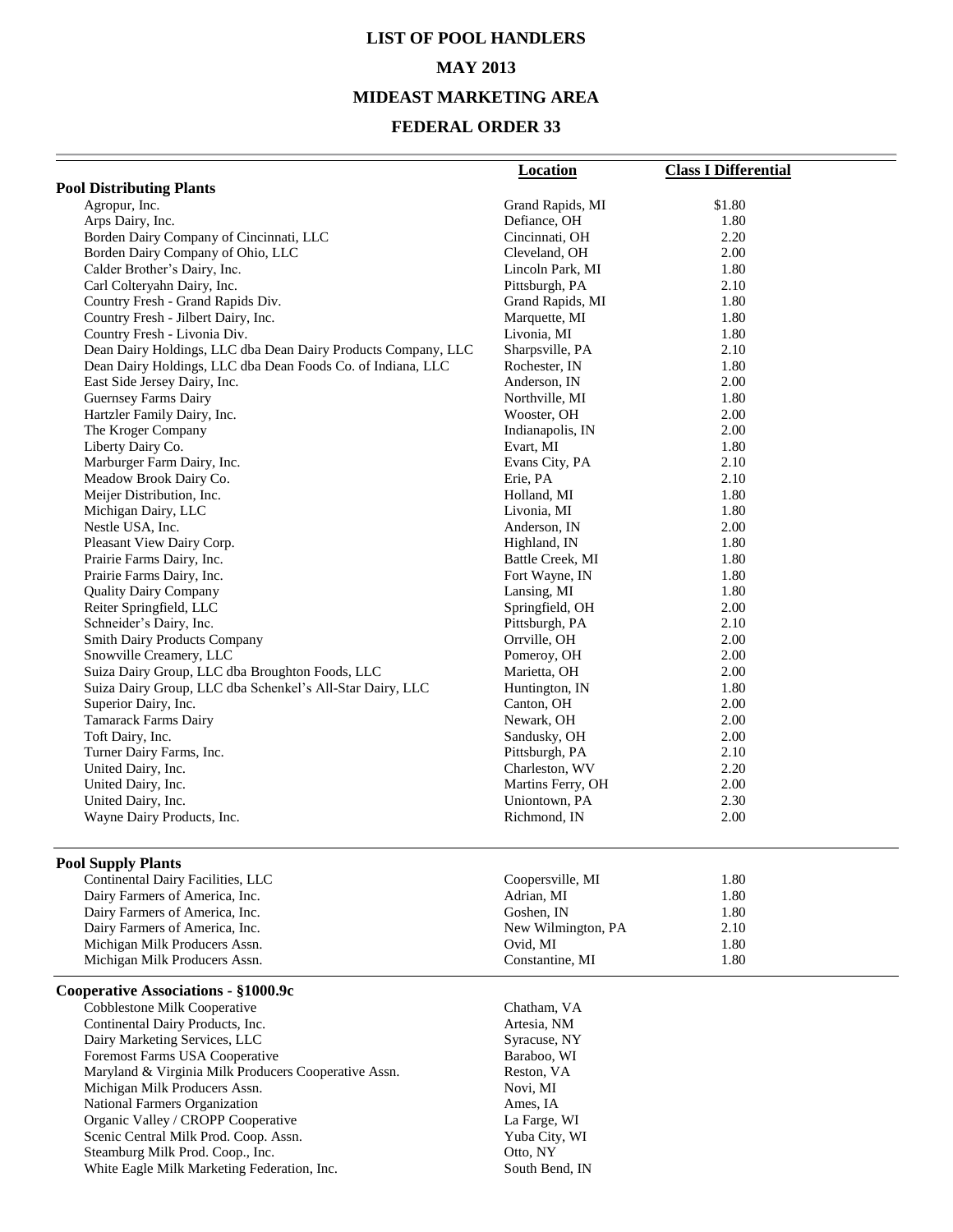# **LIST OF POOL HANDLERS JUNE 2013 MIDEAST MARKETING AREA**

|                                                                        | <b>Location</b>             | <b>Class I Differential</b> |
|------------------------------------------------------------------------|-----------------------------|-----------------------------|
| <b>Pool Distributing Plants</b>                                        |                             |                             |
| Agropur, Inc.                                                          | Grand Rapids, MI            | \$1.80                      |
| Arps Dairy, Inc.                                                       | Defiance, OH                | 1.80                        |
| Borden Dairy Company of Cincinnati, LLC                                | Cincinnati, OH              | 2.20                        |
| Borden Dairy Company of Ohio, LLC                                      | Cleveland, OH               | 2.00                        |
| Calder Brother's Dairy, Inc.                                           | Lincoln Park, MI            | 1.80                        |
| Carl Colteryahn Dairy, Inc.                                            | Pittsburgh, PA              | 2.10                        |
| Country Fresh - Grand Rapids Div.                                      | Grand Rapids, MI            | 1.80                        |
| Country Fresh - Jilbert Dairy, Inc.                                    | Marquette, MI               | 1.80                        |
| Country Fresh - Livonia Div.                                           | Livonia, MI                 | 1.80                        |
| Dean Dairy Holdings, LLC dba Dean Dairy Products Company, LLC          | Sharpsville, PA             | 2.10                        |
| Dean Dairy Holdings, LLC dba Dean Foods Co. of Indiana, LLC            | Rochester, IN               | 1.80                        |
| East Side Jersey Dairy, Inc.                                           | Anderson, IN                | 2.00                        |
| Guernsey Farms Dairy                                                   | Northville, MI              | 1.80                        |
| Hartzler Family Dairy, Inc.                                            | Wooster, OH                 | 2.00                        |
| The Kroger Company                                                     | Indianapolis, IN            | 2.00                        |
| Marburger Farm Dairy, Inc.                                             | Evans City, PA              | 2.10                        |
| Meadow Brook Dairy Co.                                                 | Erie, PA                    | 2.10                        |
| Meijer Distribution, Inc.                                              | Holland, MI                 | 1.80                        |
| Michigan Dairy, LLC                                                    | Livonia, MI                 | 1.80                        |
| Nestle USA, Inc.                                                       | Anderson, IN                | 2.00                        |
| Pleasant View Dairy Corp.                                              | Highland, IN                | 1.80                        |
| Prairie Farms Dairy, Inc.                                              | Battle Creek, MI            | 1.80                        |
| Prairie Farms Dairy, Inc.                                              | Fort Wayne, IN              | 1.80                        |
| <b>Quality Dairy Company</b>                                           | Lansing, MI                 | 1.80                        |
| Reiter Springfield, LLC                                                | Springfield, OH             | 2.00                        |
| Schneider's Dairy, Inc.                                                | Pittsburgh, PA              | 2.10                        |
| Smith Dairy Products Company                                           | Orrville, OH                | 2.00                        |
| Snowville Creamery, LLC                                                | Pomeroy, OH                 | 2.00                        |
| Suiza Dairy Group, LLC dba Broughton Foods, LLC                        | Marietta, OH                | 2.00                        |
| Suiza Dairy Group, LLC dba Schenkel's All-Star Dairy, LLC              | Huntington, IN              | 1.80                        |
| Superior Dairy, Inc.                                                   | Canton, OH                  | 2.00                        |
| <b>Tamarack Farms Dairy</b>                                            | Newark, OH                  | 2.00                        |
| Toft Dairy, Inc.                                                       | Sandusky, OH                | 2.00                        |
| Turner Dairy Farms, Inc.                                               | Pittsburgh, PA              | 2.10                        |
| United Dairy, Inc.                                                     | Charleston, WV              | 2.20                        |
| United Dairy, Inc.                                                     | Martins Ferry, OH           | 2.00                        |
| United Dairy, Inc.                                                     | Uniontown, PA               | 2.30                        |
| Wayne Dairy Products, Inc.                                             | Richmond, IN                | 2.00                        |
| <b>Pool Supply Plants</b>                                              |                             |                             |
| Continental Dairy Facilities, LLC                                      | Coopersville, MI            | 1.80                        |
| Dairy Farmers of America, Inc.                                         | Adrian, MI                  | 1.80                        |
| Dairy Farmers of America, Inc.                                         | New Wilmington, PA          | 2.10                        |
| Michigan Milk Producers Assn.                                          | Ovid, MI                    | 1.80                        |
| Cooperative Associations - §1000.9c<br>Cobblestone Milk Cooperative    | Chatham, VA                 |                             |
|                                                                        |                             |                             |
| Continental Dairy Products, Inc.<br>Dairy Marketing Services, LLC      | Artesia, NM<br>Syracuse, NY |                             |
| Foremost Farms USA Cooperative                                         | Baraboo, WI                 |                             |
| Maryland & Virginia Milk Producers Cooperative Assn.                   | Reston, VA                  |                             |
| Michigan Milk Producers Assn.                                          |                             |                             |
|                                                                        | Novi, MI                    |                             |
| National Farmers Organization<br>Scenic Central Milk Prod. Coop. Assn. | Ames, IA<br>Yuba City, WI   |                             |
| Steamburg Milk Prod. Coop., Inc.                                       | Otto, NY                    |                             |
| White Eagle Milk Marketing Federation, Inc.                            | South Bend, IN              |                             |
|                                                                        |                             |                             |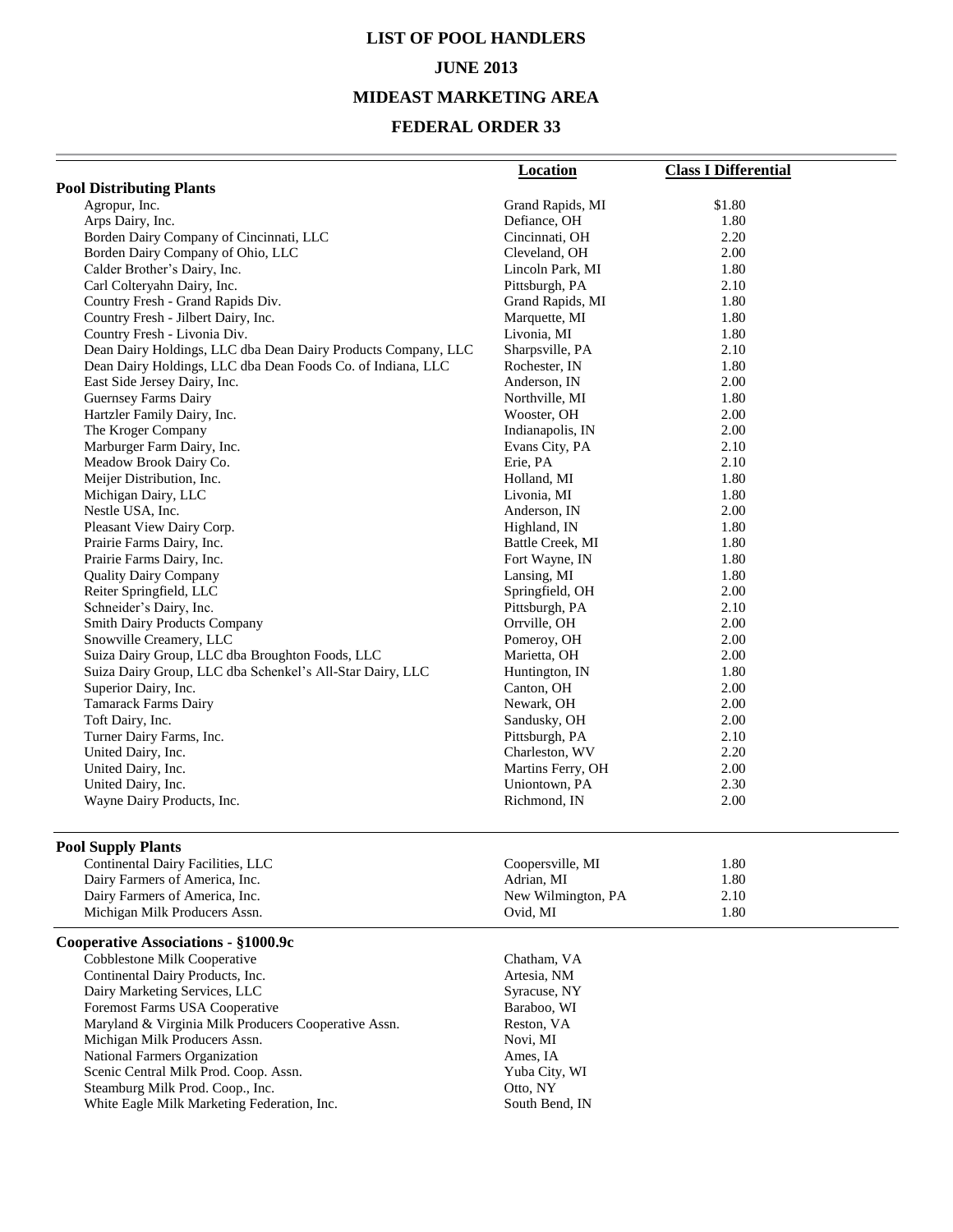# **LIST OF POOL HANDLERS JULY 2013 MIDEAST MARKETING AREA**

|                                                               | <b>Location</b>                     | <b>Class I Differential</b> |
|---------------------------------------------------------------|-------------------------------------|-----------------------------|
| <b>Pool Distributing Plants</b>                               |                                     |                             |
| Agropur, Inc.                                                 | Grand Rapids, MI                    | \$1.80                      |
| Arps Dairy, Inc.                                              | Defiance, OH                        | 1.80                        |
| Borden Dairy Company of Cincinnati, LLC                       | Cincinnati, OH                      | 2.20                        |
| Borden Dairy Company of Ohio, LLC                             | Cleveland, OH                       | 2.00                        |
| Calder Brother's Dairy, Inc.                                  | Lincoln Park, MI                    | 1.80                        |
| Carl Colteryahn Dairy, Inc.                                   | Pittsburgh, PA                      | 2.10                        |
| Country Fresh - Grand Rapids Div.                             | Grand Rapids, MI                    | 1.80                        |
| Country Fresh - Jilbert Dairy, Inc.                           | Marquette, MI                       | 1.80                        |
| Country Fresh - Livonia Div.                                  | Livonia, MI                         | 1.80                        |
| Dean Dairy Holdings, LLC dba Dean Dairy Products Company, LLC | Sharpsville, PA                     | 2.10                        |
| Dean Dairy Holdings, LLC dba Dean Foods Co. of Indiana, LLC   | Rochester, IN                       | 1.80                        |
| East Side Jersey Dairy, Inc.                                  | Anderson, IN                        | 2.00                        |
| <b>Guernsey Farms Dairy</b>                                   | Northville, MI                      | 1.80                        |
| Hartzler Family Dairy, Inc.                                   | Wooster, OH                         | 2.00                        |
| The Kroger Company                                            | Indianapolis, IN                    | 2.00                        |
| Marburger Farm Dairy, Inc.                                    | Evans City, PA                      | 2.10                        |
| Meadow Brook Dairy Co.                                        | Erie, PA                            | 2.10                        |
| Meijer Distribution, Inc.                                     | Holland, MI                         | 1.80                        |
| Michigan Dairy, LLC                                           | Livonia, MI                         | 1.80                        |
| Nestle USA, Inc.                                              | Anderson, IN                        | 2.00                        |
| Pleasant View Dairy Corp.                                     | Highland, IN                        | 1.80                        |
| Prairie Farms Dairy, Inc.                                     | Battle Creek, MI                    | 1.80                        |
| Prairie Farms Dairy, Inc.                                     | Fort Wayne, IN                      | 1.80                        |
| <b>Quality Dairy Company</b>                                  | Lansing, MI                         | 1.80                        |
| Reiter Springfield, LLC                                       | Springfield, OH                     | 2.00                        |
| Schneider's Dairy, Inc.                                       | Pittsburgh, PA                      | 2.10                        |
| <b>Smith Dairy Products Company</b>                           | Orrville, OH                        | 2.00                        |
| Snowville Creamery, LLC                                       | Pomeroy, OH                         | 2.00                        |
| Suiza Dairy Group, LLC dba Broughton Foods, LLC               | Marietta, OH                        | 2.00                        |
| Suiza Dairy Group, LLC dba Schenkel's All-Star Dairy, LLC     | Huntington, IN                      | 1.80                        |
| Superior Dairy, Inc.                                          | Canton, OH                          | 2.00                        |
| <b>Tamarack Farms Dairy</b>                                   | Newark, OH                          | 2.00                        |
| Toft Dairy, Inc.                                              | Sandusky, OH                        | 2.00<br>2.10                |
| Turner Dairy Farms, Inc.                                      | Pittsburgh, PA                      |                             |
| United Dairy, Inc.<br>United Dairy, Inc.                      | Charleston, WV<br>Martins Ferry, OH | 2.20<br>2.00                |
| United Dairy, Inc.                                            | Uniontown, PA                       | 2.30                        |
| Wayne Dairy Products, Inc.                                    | Richmond, IN                        | 2.00                        |
|                                                               |                                     |                             |
| <b>Pool Supply Plants</b>                                     |                                     |                             |
| Dairy Farmers of America, Inc.                                | New Wilmington, PA                  | 2.10                        |
| Michigan Milk Producers Assn.                                 | Ovid, MI                            | 1.80                        |
| Cooperative Associations - §1000.9c                           |                                     |                             |
| Cobblestone Milk Cooperative                                  | Chatham, VA                         |                             |
| Continental Dairy Products, Inc.                              | Artesia, NM                         |                             |
| Dairy Marketing Services, LLC                                 | Syracuse, NY                        |                             |
| Foremost Farms USA Cooperative                                | Baraboo, WI                         |                             |
| Michigan Milk Producers Assn.                                 | Novi, MI                            |                             |
| National Farmers Organization                                 | Ames, IA                            |                             |
| Scenic Central Milk Prod. Coop. Assn.                         | Yuba City, WI                       |                             |
| Steamburg Milk Prod. Coop., Inc.                              | Otto, NY                            |                             |
| White Eagle Milk Marketing Federation, Inc.                   | South Bend, IN                      |                             |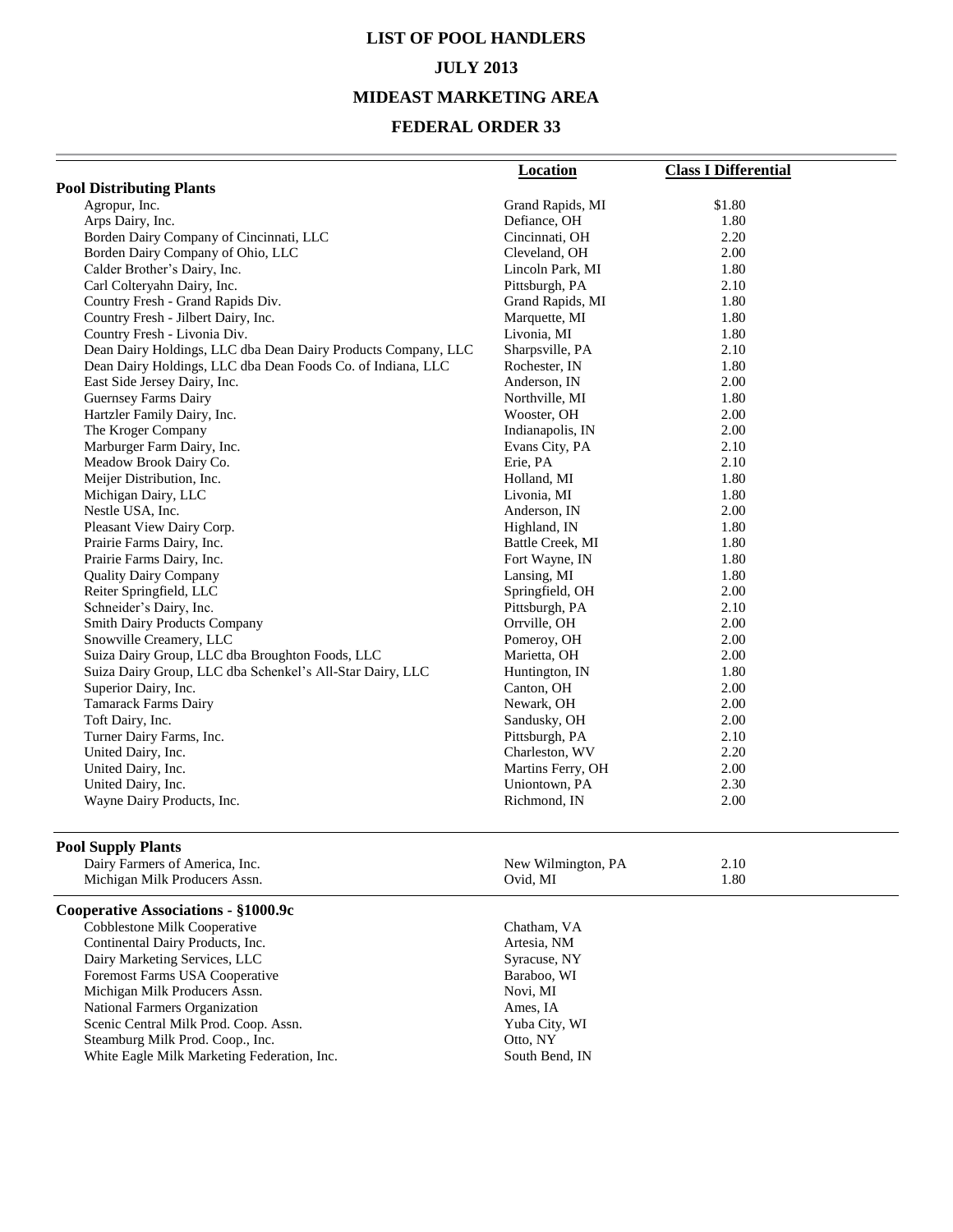# **LIST OF POOL HANDLERS AUGUST 2013**

## **MIDEAST MARKETING AREA**

|                                                               | <b>Location</b>                 | <b>Class I Differential</b> |
|---------------------------------------------------------------|---------------------------------|-----------------------------|
| <b>Pool Distributing Plants</b>                               |                                 |                             |
| Agropur, Inc.                                                 | Grand Rapids, MI                | \$1.80                      |
| Arps Dairy, Inc.                                              | Defiance, OH                    | 1.80                        |
| Borden Dairy Company of Cincinnati, LLC                       | Cincinnati, OH                  | 2.20                        |
| Borden Dairy Company of Ohio, LLC                             | Cleveland, OH                   | 2.00                        |
| Calder Brother's Dairy, Inc.                                  | Lincoln Park, MI                | 1.80                        |
| Carl Colteryahn Dairy, Inc.                                   | Pittsburgh, PA                  | 2.10                        |
| Country Fresh - Grand Rapids Div.                             | Grand Rapids, MI                | 1.80                        |
| Country Fresh - Jilbert Dairy, Inc.                           | Marquette, MI                   | 1.80                        |
| Country Fresh - Livonia Div.                                  | Livonia, MI                     | 1.80                        |
| Dean Dairy Holdings, LLC dba Dean Dairy Products Company, LLC | Sharpsville, PA                 | 2.10                        |
| Dean Dairy Holdings, LLC dba Dean Foods Co. of Indiana, LLC   | Rochester, IN                   | 1.80                        |
| East Side Jersey Dairy, Inc.                                  | Anderson, IN                    | 2.00                        |
| <b>Guernsey Farms Dairy</b>                                   | Northville, MI                  | 1.80<br>2.00                |
| Hartzler Family Dairy, Inc.<br>The Kroger Company             | Wooster, OH<br>Indianapolis, IN | 2.00                        |
| Marburger Farm Dairy, Inc.                                    | Evans City, PA                  | 2.10                        |
| Meadow Brook Dairy Co.                                        | Erie, PA                        | 2.10                        |
| Meijer Distribution, Inc.                                     | Holland, MI                     | 1.80                        |
| Michigan Dairy, LLC                                           | Livonia, MI                     | 1.80                        |
| Nestle USA, Inc.                                              | Anderson, IN                    | 2.00                        |
| Pleasant View Dairy Corp.                                     | Highland, IN                    | 1.80                        |
| Prairie Farms Dairy, Inc.                                     | Battle Creek, MI                | 1.80                        |
| Prairie Farms Dairy, Inc.                                     | Fort Wayne, IN                  | 1.80                        |
| <b>Quality Dairy Company</b>                                  | Lansing, MI                     | 1.80                        |
| Reiter Springfield, LLC                                       | Springfield, OH                 | 2.00                        |
| Schneider's Dairy, Inc.                                       | Pittsburgh, PA                  | 2.10                        |
| <b>Smith Dairy Products Company</b>                           | Orrville, OH                    | 2.00                        |
| Snowville Creamery, LLC                                       | Pomeroy, OH                     | 2.00                        |
| Suiza Dairy Group, LLC dba Broughton Foods, LLC               | Marietta, OH                    | 2.00                        |
| Suiza Dairy Group, LLC dba Schenkel's All-Star Dairy, LLC     | Huntington, IN                  | 1.80                        |
| Superior Dairy, Inc.                                          | Canton, OH                      | 2.00                        |
| <b>Tamarack Farms Dairy</b>                                   | Newark, OH                      | 2.00                        |
| Toft Dairy, Inc.                                              | Sandusky, OH                    | 2.00                        |
| Turner Dairy Farms, Inc.                                      | Pittsburgh, PA                  | 2.10                        |
| United Dairy, Inc.                                            | Charleston, WV                  | 2.20                        |
| United Dairy, Inc.                                            | Martins Ferry, OH               | 2.00                        |
| United Dairy, Inc.                                            | Uniontown, PA                   | 2.30                        |
| Wayne Dairy Products, Inc.                                    | Richmond, IN                    | 2.00                        |
| <b>Pool Supply Plants</b>                                     |                                 |                             |
| Continental Dairy Facilities, LLC                             | Coopersville, MI                | 1.80                        |
| Dairy Farmers of America, Inc.                                | Goshen, IN                      | 1.80                        |
| Dairy Farmers of America, Inc.                                | New Wilmington, PA              | 2.10                        |
| <b>Foremost Farms USA</b>                                     | Chilton, WI                     | 1.75                        |
| Michigan Milk Producers Assn.                                 | Ovid, MI                        | 1.80                        |
| Cooperative Associations - §1000.9c                           |                                 |                             |
| Continental Dairy Products, Inc.                              | Artesia, NM                     |                             |
| Dairy Marketing Services, LLC                                 | Syracuse, NY                    |                             |
| Foremost Farms USA Cooperative                                | Baraboo, WI                     |                             |
| Maryland & Virginia Milk Producers Cooperative Assn.          | Reston, VA                      |                             |
| Michigan Milk Producers Assn.                                 | Novi, MI                        |                             |
| National Farmers Organization                                 | Ames, IA                        |                             |
| Scenic Central Milk Prod. Coop. Assn.                         | Yuba City, WI                   |                             |
| Steamburg Milk Prod. Coop., Inc.                              | Otto, NY                        |                             |
| White Eagle Milk Marketing Federation, Inc.                   | South Bend, IN                  |                             |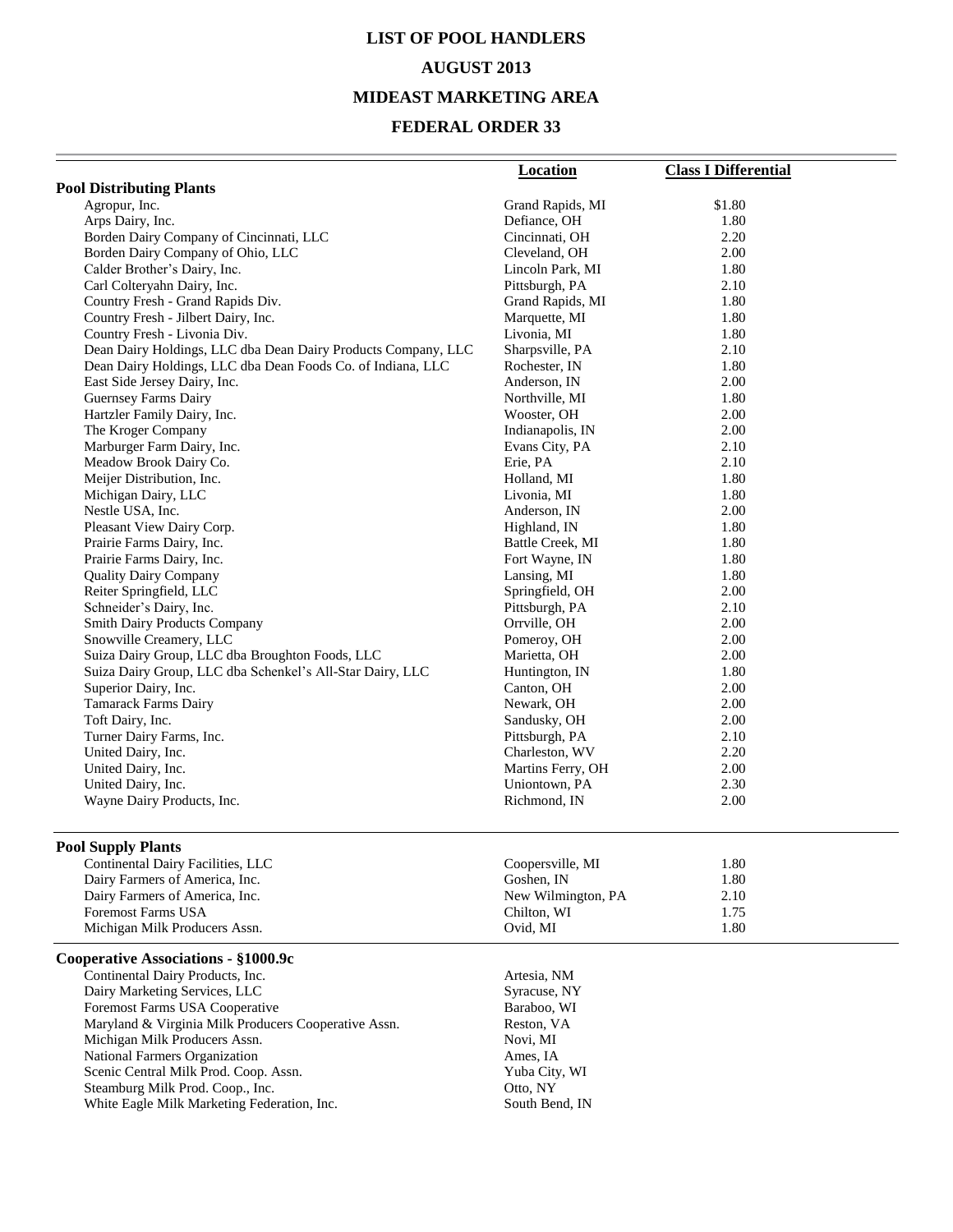# **LIST OF POOL HANDLERS SEPTEMBER 2013 MIDEAST MARKETING AREA**

| <b>Pool Distributing Plants</b>                               | <b>Location</b><br>Grand Rapids, MI | <b>Class I Differential</b><br>\$1.80 |
|---------------------------------------------------------------|-------------------------------------|---------------------------------------|
|                                                               |                                     |                                       |
| Arps Dairy, Inc.                                              |                                     |                                       |
| Borden Dairy Company of Cincinnati, LLC                       | Cincinnati, OH                      | 2.20                                  |
| Borden Dairy Company of Ohio, LLC                             | Cleveland, OH                       | 2.00                                  |
| Calder Brother's Dairy, Inc.                                  | Lincoln Park, MI                    | 1.80                                  |
| Carl Colteryahn Dairy, Inc.                                   | Pittsburgh, PA                      | 2.10                                  |
| Country Fresh - Grand Rapids Div.                             | Grand Rapids, MI                    | 1.80                                  |
| Country Fresh - Jilbert Dairy, Inc.                           | Marquette, MI                       | 1.80                                  |
| Country Fresh - Livonia Div.                                  | Livonia, MI                         | 1.80                                  |
| Dean Dairy Holdings, LLC dba Dean Dairy Products Company, LLC | Sharpsville, PA                     | 2.10                                  |
| Dean Dairy Holdings, LLC dba Dean Foods Co. of Indiana, LLC   | Rochester, IN                       | 1.80                                  |
| East Side Jersey Dairy, Inc.                                  | Anderson, IN                        | 2.00                                  |
| Guernsey Farms Dairy                                          | Northville, MI                      | 1.80                                  |
| Hartzler Family Dairy, Inc.                                   | Wooster, OH                         | 2.00                                  |
| The Kroger Company                                            | Indianapolis, IN                    | 2.00                                  |
| Marburger Farm Dairy, Inc.                                    | Evans City, PA                      | 2.10                                  |
| Meadow Brook Dairy Co.                                        | Erie, PA                            | 2.10                                  |
| Meijer Distribution, Inc.                                     | Holland, MI                         | 1.80                                  |
| Michigan Dairy, LLC                                           | Livonia, MI                         | 1.80                                  |
| Nestle USA, Inc.                                              | Anderson, IN                        | 2.00                                  |
| Pleasant View Dairy Corp.                                     | Highland, IN                        | 1.80                                  |
| Prairie Farms Dairy, Inc.                                     | Battle Creek, MI                    | 1.80                                  |
| Prairie Farms Dairy, Inc.                                     | Fort Wayne, IN                      | 1.80                                  |
| <b>Quality Dairy Company</b>                                  | Lansing, MI                         | 1.80                                  |
| Reiter Springfield, LLC                                       | Springfield, OH                     | 2.00                                  |
| Schneider's Dairy, Inc.                                       | Pittsburgh, PA                      | 2.10                                  |
| <b>Smith Dairy Products Company</b>                           | Orrville, OH                        | 2.00                                  |
| Snowville Creamery, LLC                                       | Pomeroy, OH                         | 2.00                                  |
| Suiza Dairy Group, LLC dba Broughton Foods, LLC               | Marietta, OH                        | 2.00                                  |
| Suiza Dairy Group, LLC dba Schenkel's All-Star Dairy, LLC     | Huntington, IN                      | 1.80                                  |
| Superior Dairy, Inc.                                          | Canton, OH                          | 2.00                                  |
| Tamarack Farms Dairy                                          | Newark, OH                          | 2.00                                  |
| Toft Dairy, Inc.                                              | Sandusky, OH                        | 2.00                                  |
| Turner Dairy Farms, Inc.                                      | Pittsburgh, PA                      | 2.10                                  |
| United Dairy, Inc.                                            | Charleston, WV                      | 2.20                                  |
| United Dairy, Inc.                                            | Martins Ferry, OH                   | 2.00                                  |
| United Dairy, Inc.                                            | Uniontown, PA                       | 2.30                                  |
| Wayne Dairy Products, Inc.                                    | Richmond, IN                        | 2.00                                  |
| <b>Pool Supply Plants</b>                                     |                                     |                                       |
| Dairy Farmers of America, Inc.                                | Goshen, IN                          | 1.80                                  |
| Dairy Farmers of America, Inc.                                | New Wilmington, PA                  | 2.10                                  |
| <b>Foremost Farms USA</b>                                     | Chilton, WI                         | 1.75                                  |
| Michigan Milk Producers Assn.                                 | Ovid, MI                            | 1.80                                  |
| Cooperative Associations - §1000.9c                           |                                     |                                       |
| Continental Dairy Products, Inc.                              | Artesia, NM                         |                                       |
| Dairy Marketing Services, LLC                                 | Syracuse, NY                        |                                       |
| Foremost Farms USA Cooperative                                | Baraboo, WI                         |                                       |
| Lancaster Organic Farmer's Cooperative                        | Hagerstown, MD                      |                                       |
| Maryland & Virginia Milk Producers Cooperative Assn.          | Reston, VA                          |                                       |
| Michigan Milk Producers Assn.                                 | Novi, MI                            |                                       |
| National Farmers Organization                                 | Ames, IA                            |                                       |
| Organic Valley / CROPP Cooperative                            | LaFarge, WI                         |                                       |
| Scenic Central Milk Prod. Coop. Assn.                         | Yuba City, WI                       |                                       |
| Steamburg Milk Prod. Coop., Inc.                              | Otto, NY                            |                                       |
| White Eagle Milk Marketing Federation, Inc.                   | South Bend, IN                      |                                       |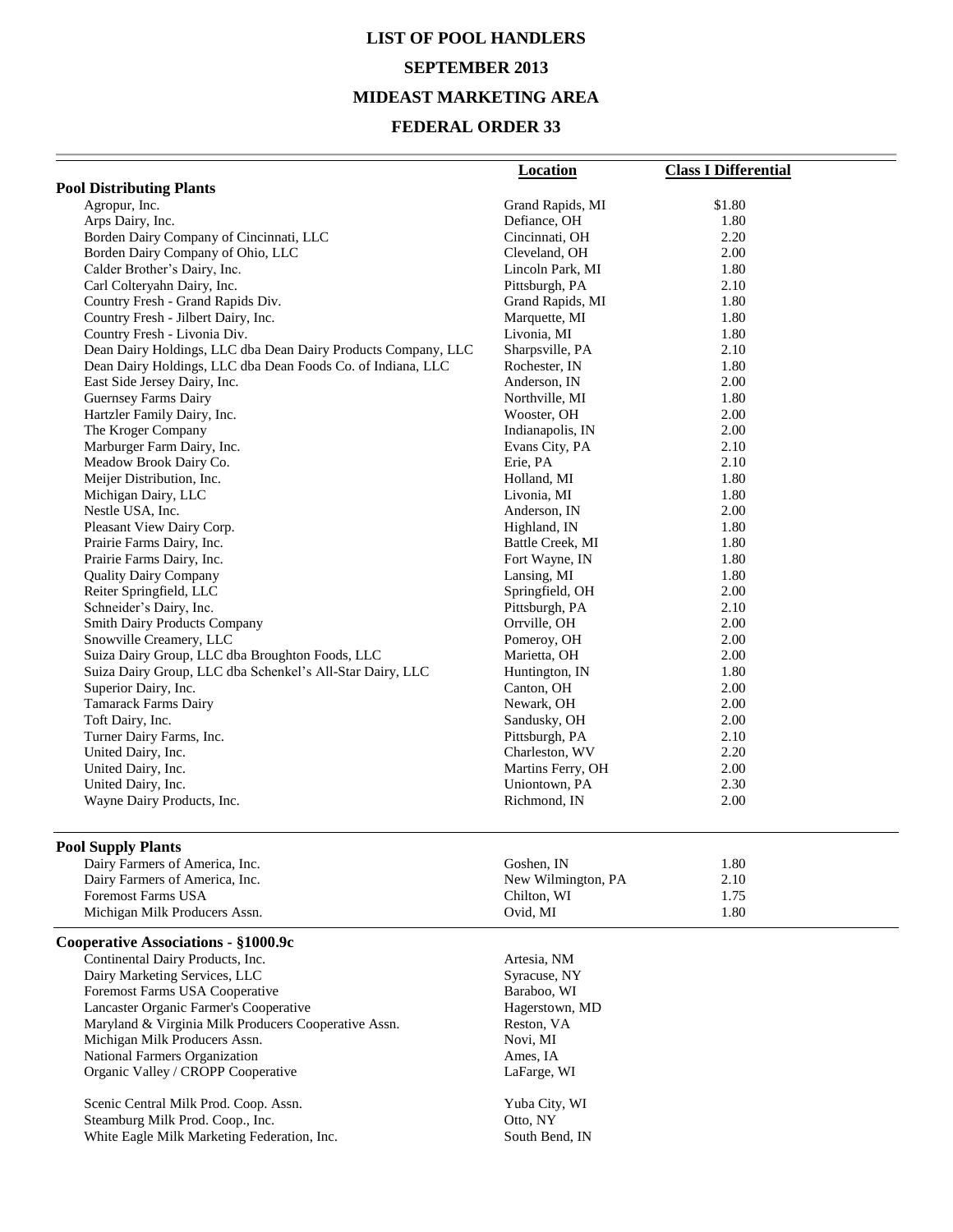# **LIST OF POOL HANDLERS OCTOBER 2013 MIDEAST MARKETING AREA**

|                                                               | <b>Location</b>    | <b>Class I Differential</b> |
|---------------------------------------------------------------|--------------------|-----------------------------|
| <b>Pool Distributing Plants</b>                               |                    |                             |
| Agropur, Inc.                                                 | Grand Rapids, MI   | \$1.80                      |
| Arps Dairy, Inc.                                              | Defiance, OH       | 1.80                        |
| Borden Dairy Company of Cincinnati, LLC                       | Cincinnati, OH     | 2.20                        |
| Borden Dairy Company of Ohio, LLC                             | Cleveland, OH      | 2.00                        |
| C.F. Burger Creamery                                          | Detroit, MI        | 1.80                        |
| Calder Brother's Dairy, Inc.                                  | Lincoln Park, MI   | 1.80                        |
| Carl Colteryahn Dairy, Inc.                                   | Pittsburgh, PA     | 2.10                        |
| Country Fresh - Grand Rapids Div.                             | Grand Rapids, MI   | 1.80                        |
| Country Fresh - Jilbert Dairy, Inc.                           | Marquette, MI      | 1.80                        |
| Country Fresh - Livonia Div.                                  | Livonia, MI        | 1.80                        |
| Dean Dairy Holdings, LLC dba Dean Dairy Products Company, LLC | Sharpsville, PA    | 2.10                        |
| Dean Dairy Holdings, LLC dba Dean Foods Co. of Indiana, LLC   | Rochester, IN      | 1.80                        |
| East Side Jersey Dairy, Inc.                                  | Anderson, IN       | 2.00                        |
| Guernsey Farms Dairy                                          | Northville, MI     | 1.80                        |
| Hartzler Family Dairy, Inc.                                   | Wooster, OH        | 2.00                        |
| The Kroger Company                                            | Indianapolis, IN   | 2.00                        |
| Marburger Farm Dairy, Inc.                                    | Evans City, PA     | 2.10                        |
| Meadow Brook Dairy Co.                                        | Erie, PA           | 2.10                        |
| Meijer Distribution, Inc.                                     | Holland, MI        | 1.80                        |
| Michigan Dairy, LLC                                           | Livonia, MI        | 1.80                        |
| Nestle USA, Inc.                                              | Anderson, IN       | 2.00                        |
| Pleasant View Dairy Corp.                                     | Highland, IN       | 1.80                        |
| Prairie Farms Dairy, Inc.                                     | Battle Creek, MI   | 1.80                        |
| Prairie Farms Dairy, Inc.                                     | Fort Wayne, IN     | 1.80                        |
| <b>Quality Dairy Company</b>                                  | Lansing, MI        | 1.80                        |
| Reiter Springfield, LLC                                       | Springfield, OH    | 2.00                        |
| Schneider's Dairy, Inc.                                       | Pittsburgh, PA     | 2.10                        |
| <b>Smith Dairy Products Company</b>                           | Orrville, OH       | 2.00                        |
| Snowville Creamery, LLC                                       | Pomeroy, OH        | 2.00                        |
| Suiza Dairy Group, LLC dba Broughton Foods, LLC               | Marietta, OH       | 2.00                        |
| Suiza Dairy Group, LLC dba Schenkel's All-Star Dairy, LLC     | Huntington, IN     | 1.80                        |
| Superior Dairy, Inc.                                          | Canton, OH         | 2.00                        |
| <b>Tamarack Farms Dairy</b>                                   | Newark, OH         | 2.00                        |
| Toft Dairy, Inc.                                              | Sandusky, OH       | 2.00                        |
| Turner Dairy Farms, Inc.                                      | Pittsburgh, PA     | 2.10                        |
| United Dairy, Inc.                                            | Charleston, WV     | 2.20                        |
| United Dairy, Inc.                                            | Martins Ferry, OH  | 2.00                        |
| United Dairy, Inc.                                            | Uniontown, PA      | 2.30                        |
| Wayne Dairy Products, Inc.                                    | Richmond, IN       | 2.00                        |
| <b>Pool Supply Plants</b>                                     |                    |                             |
| Dairy Farmers of America, Inc.                                | Goshen, IN         | 1.80                        |
| Dairy Farmers of America, Inc.                                | New Wilmington, PA | 2.10                        |
| <b>Foremost Farms USA</b>                                     | Chilton, WI        | 1.75                        |
| Michigan Milk Producers Assn.                                 | Ovid, MI           | 1.80                        |
| Cooperative Associations - §1000.9c                           |                    |                             |
| Continental Dairy Products, Inc.                              | Artesia, NM        |                             |
| Dairy Marketing Services, LLC                                 | Syracuse, NY       |                             |
| Foremost Farms USA Cooperative                                | Baraboo, WI        |                             |
| Lancaster Organic Farmer's Cooperative                        | Hagerstown, MD     |                             |
| Michigan Milk Producers Assn.                                 | Novi, MI           |                             |
| National Farmers Organization                                 | Ames, IA           |                             |
| Organic Valley / CROPP Cooperative                            | LaFarge, WI        |                             |
| Scenic Central Milk Prod. Coop. Assn.                         | Yuba City, WI      |                             |
| Steamburg Milk Prod. Coop., Inc.                              | Otto, NY           |                             |
| White Eagle Milk Marketing Federation, Inc.                   | South Bend, IN     |                             |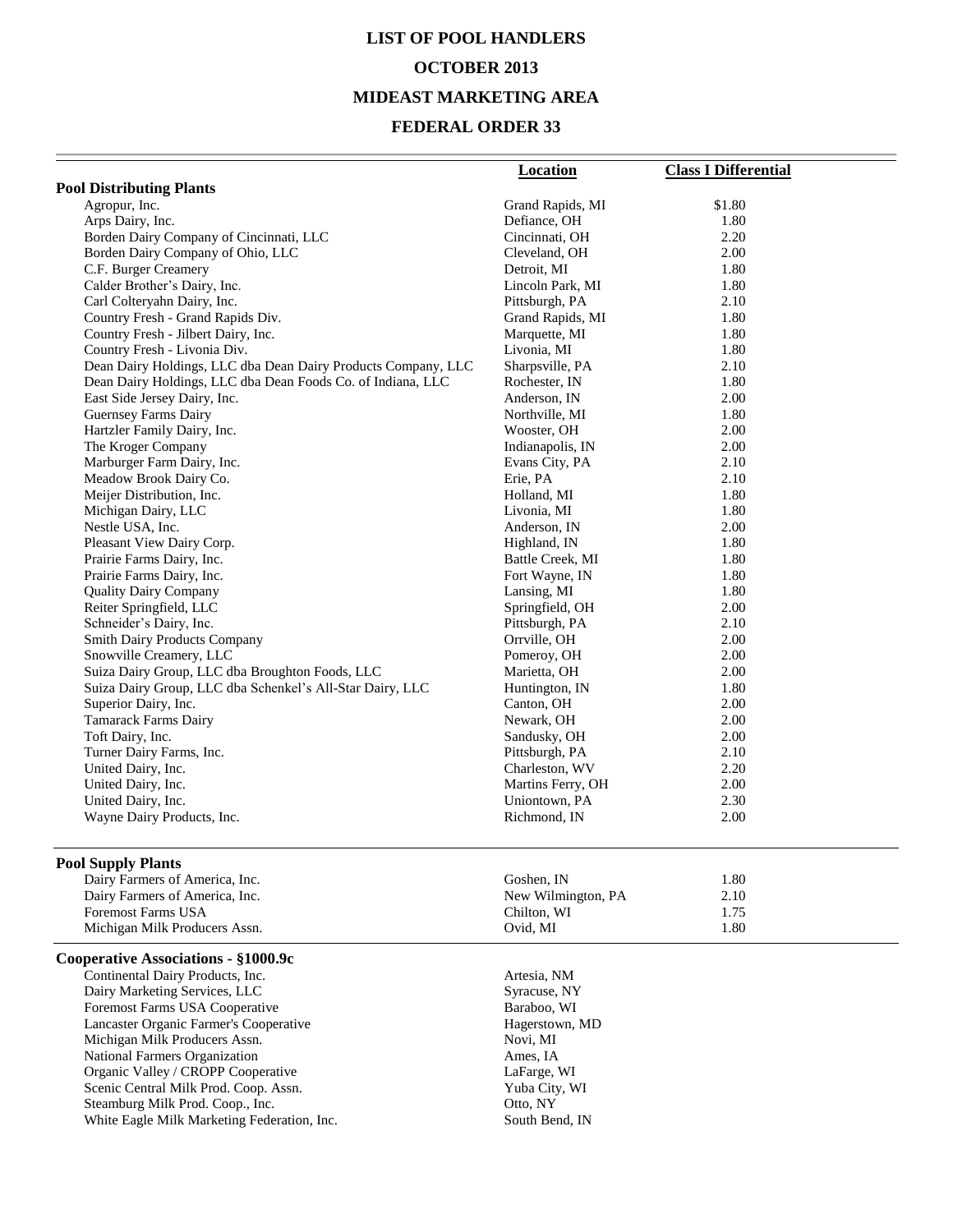# **LIST OF POOL HANDLERS NOVEMBER 2013 MIDEAST MARKETING AREA**

|                                                               | <b>Location</b>                  | <b>Class I Differential</b> |
|---------------------------------------------------------------|----------------------------------|-----------------------------|
| <b>Pool Distributing Plants</b>                               |                                  |                             |
| Agropur, Inc.                                                 | Grand Rapids, MI                 | \$1.80                      |
| Arps Dairy, Inc.                                              | Defiance, OH                     | 1.80                        |
| Borden Dairy Company of Cincinnati, LLC                       | Cincinnati, OH                   | 2.20                        |
| Borden Dairy Company of Ohio, LLC                             | Cleveland, OH                    | 2.00                        |
| C.F. Burger Creamery                                          | Detroit, MI                      | 1.80                        |
| Calder Brother's Dairy, Inc.                                  | Lincoln Park, MI                 | 1.80                        |
| Carl Colteryahn Dairy, Inc.                                   | Pittsburgh, PA                   | 2.10                        |
| Country Fresh - Grand Rapids Div.                             | Grand Rapids, MI                 | 1.80                        |
| Country Fresh - Jilbert Dairy, Inc.                           | Marquette, MI                    | 1.80                        |
| Country Fresh - Livonia Div.                                  | Livonia, MI                      | 1.80                        |
| Dean Dairy Holdings, LLC dba Dean Dairy Products Company, LLC | Sharpsville, PA                  | 2.10                        |
| Dean Dairy Holdings, LLC dba Dean Foods Co. of Indiana, LLC   | Rochester, IN                    | 1.80                        |
| East Side Jersey Dairy, Inc.                                  | Anderson, IN                     | 2.00                        |
| <b>Guernsey Farms Dairy</b>                                   | Northville, MI                   | 1.80                        |
| Hartzler Family Dairy, Inc.                                   | Wooster, OH                      | 2.00                        |
| The Kroger Company                                            | Indianapolis, IN                 | 2.00                        |
| Marburger Farm Dairy, Inc.                                    | Evans City, PA                   | 2.10                        |
| Meadow Brook Dairy Co.<br>Meijer Distribution, Inc.           | Erie, PA                         | 2.10                        |
|                                                               | Holland, MI<br>Livonia, MI       | 1.80<br>1.80                |
| Michigan Dairy, LLC<br>Nestle USA, Inc.                       | Anderson, IN                     | 2.00                        |
| Pleasant View Dairy Corp.                                     |                                  | 1.80                        |
| Prairie Farms Dairy, Inc.                                     | Highland, IN<br>Battle Creek, MI | 1.80                        |
| Prairie Farms Dairy, Inc.                                     | Fort Wayne, IN                   | 1.80                        |
| <b>Quality Dairy Company</b>                                  | Lansing, MI                      | 1.80                        |
| Reiter Springfield, LLC                                       | Springfield, OH                  | 2.00                        |
| Schneider's Dairy, Inc.                                       | Pittsburgh, PA                   | 2.10                        |
| <b>Smith Dairy Products Company</b>                           | Orrville, OH                     | 2.00                        |
| Snowville Creamery, LLC                                       | Pomeroy, OH                      | 2.00                        |
| Suiza Dairy Group, LLC dba Broughton Foods, LLC               | Marietta, OH                     | 2.00                        |
| Suiza Dairy Group, LLC dba Schenkel's All-Star Dairy, LLC     | Huntington, IN                   | 1.80                        |
| Superior Dairy, Inc.                                          | Canton, OH                       | 2.00                        |
| Tamarack Farms Dairy                                          | Newark, OH                       | 2.00                        |
| Toft Dairy, Inc.                                              | Sandusky, OH                     | 2.00                        |
| Turner Dairy Farms, Inc.                                      | Pittsburgh, PA                   | 2.10                        |
| United Dairy, Inc.                                            | Charleston, WV                   | 2.20                        |
| United Dairy, Inc.                                            | Martins Ferry, OH                | 2.00                        |
| United Dairy, Inc.                                            | Uniontown, PA                    | 2.30                        |
| Wayne Dairy Products, Inc.                                    | Richmond, IN                     | 2.00                        |
|                                                               |                                  |                             |
| <b>Pool Supply Plants</b>                                     |                                  |                             |
| Dairy Farmers of America, Inc.                                | Goshen, IN                       | 1.80                        |
| Dairy Farmers of America, Inc.                                | New Wilmington, PA               | 2.10                        |
| Foremost Farms USA                                            | Chilton, WI                      | 1.75                        |
| Michigan Milk Producers Assn.                                 | Ovid, MI                         | 1.80                        |
| Cooperative Associations - §1000.9c                           |                                  |                             |
| Continental Dairy Products, Inc.                              | Artesia, NM                      |                             |
| Dairy Marketing Services, LLC                                 | Syracuse, NY                     |                             |
| Foremost Farms USA Cooperative                                | Baraboo, WI                      |                             |
| Lancaster Organic Farmer's Cooperative                        | Hagerstown, MD                   |                             |
| Michigan Milk Producers Assn.                                 | Novi, MI                         |                             |
| National Farmers Organization                                 | Ames, IA                         |                             |
| Organic Valley / CROPP Cooperative                            | LaFarge, WI                      |                             |
| Scenic Central Milk Prod. Coop. Assn.                         | Yuba City, WI                    |                             |
| Steamburg Milk Prod. Coop., Inc.                              | Otto, NY                         |                             |
| White Eagle Milk Marketing Federation, Inc.                   | South Bend, IN                   |                             |